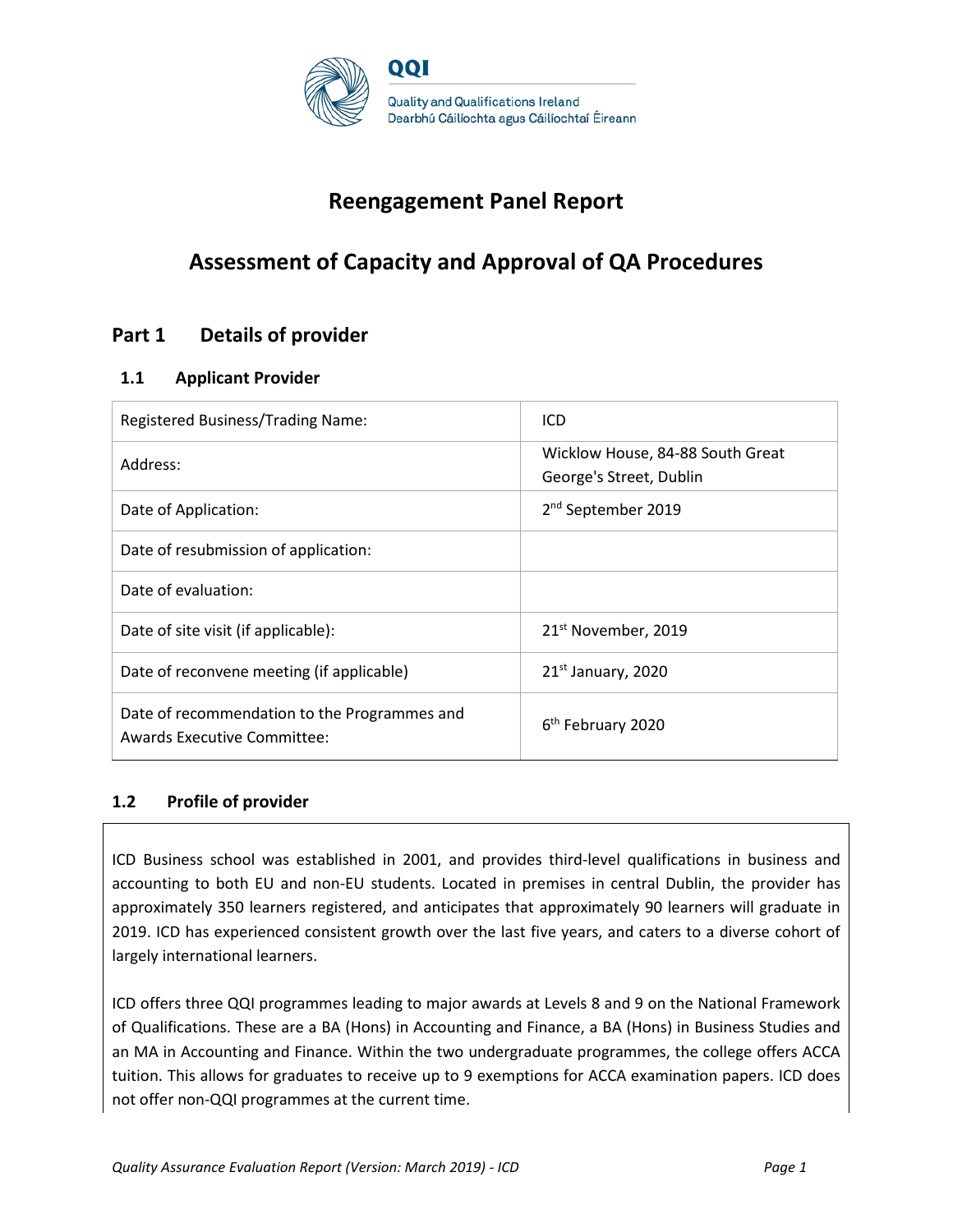

# **Part 2 Panel Membership**

| Name                  | Role of panel member   | Organisation                            |
|-----------------------|------------------------|-----------------------------------------|
| Danny Brennan         | Chair                  | Formerly Registrar, Letterkenny IT      |
| <b>Catherine Peck</b> | Secretary              | <b>Independent Education Consultant</b> |
| Sinead O'Connor       | Panel Member           | Director of Quality, NUI Galway         |
| Steve Evans           | <b>Panel Member</b>    | Formerly Director of Validation,        |
|                       |                        | University of Law                       |
| <b>Barry Clohessy</b> | Learner Representative | Sligo IT                                |

# **Part 3 Findings of the Panel**

### **3.1 Summary Findings**

At the outset of this report, the panel makes a number of commendations in relation to ICD's approach to the reengagement process.

Firstly, the panel would like to acknowledge the open and constructive dialogue that ICD representatives engaged in with the panel on the day of the site visit. The ICD team's responsiveness to the panel's requests for additional information in the period leading up to the site visit is also noted. The ICD team were receptive to the panel's input and actively sought advice and feedback from the panel's experts in relation to areas of ongoing QA development. Interactions during the site visit were at all times characterised by collegiality and mutual respect.

Secondly, the panel commends ICD for the learner-centred orientation of its operations. It is evident that a focus on and commitment to the learner underpins the organisation's development of QA. During the site visit, the responses of provider staff to queries from the panel consistently referenced the needs and preferences of learners in informing decision-making and practices at ICD.

Further, the panel would like to highlight ICD's provision of a free psychological counselling service for learners, and make a specific commendation to the provider with regard to this initiative. This service reflects a genuine commitment at ICD to the welfare of learners, and a keen awareness of the experience of international learners in Ireland, who may be undertaking studies at a distance from their families or social support networks.

These strengths notwithstanding, it was the view of the panel at the conclusion of the site visit that several areas of ICD's draft QA needed to be addressed before the panel could proceed to make a recommendation to QQI. Specifically, the panel had concerns pertaining to the dimensions of Governance and Management of QA, Documented Approach to QA and Staff Management and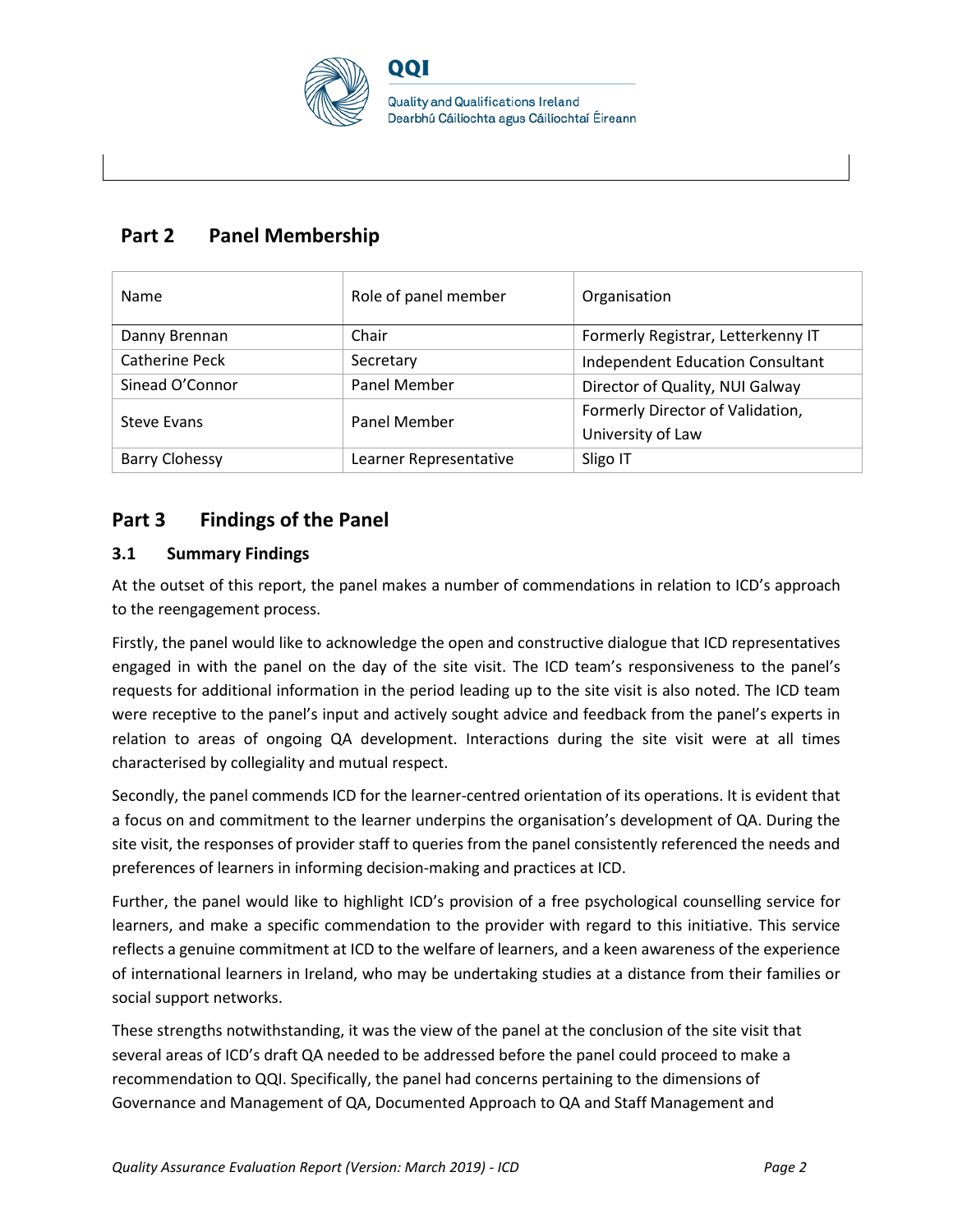

Development. These were outlined specifically as proposed mandatory changes and specific advice in Section 6.1 and 6.2 of this report.

As these issues were discrete, and in the panel's view could be addressed quickly by ICD, the provider was granted 6 weeks in which to submit evidence to the panel that the changes had been satisfactorily addressed, after which time the Panel reconvened and make a recommendation to QQI.

The panel reconvened on January  $21^{st}$ , 2020 to undertake a desk review of the evidence submitted by ICD that it had attended to the panel's concerns. It was the panel's view that ICD had comprehensively addressed the proposed mandatory changes and specific advice. Consequently, the panel's recommendation is to *approve* ICD's draft QA procedures.

|                                                                                                                               | Tick one as<br>appropriate |
|-------------------------------------------------------------------------------------------------------------------------------|----------------------------|
| Approve ICD's draft QA procedures                                                                                             |                            |
| <b>Refuse approval</b> of ICD's draft QA procedures <b>pending</b><br>mandatory changes set out in Section 6.1                |                            |
| (If this recommendation is accepted by QQI, the provider may make a revised<br>application within six months of the decision) |                            |
| <b>Refuse to approve</b> ICD's draft QA procedures                                                                            |                            |

### 3.2 Recommendation of the panel to Programmes and Awards Executive Committee of QQI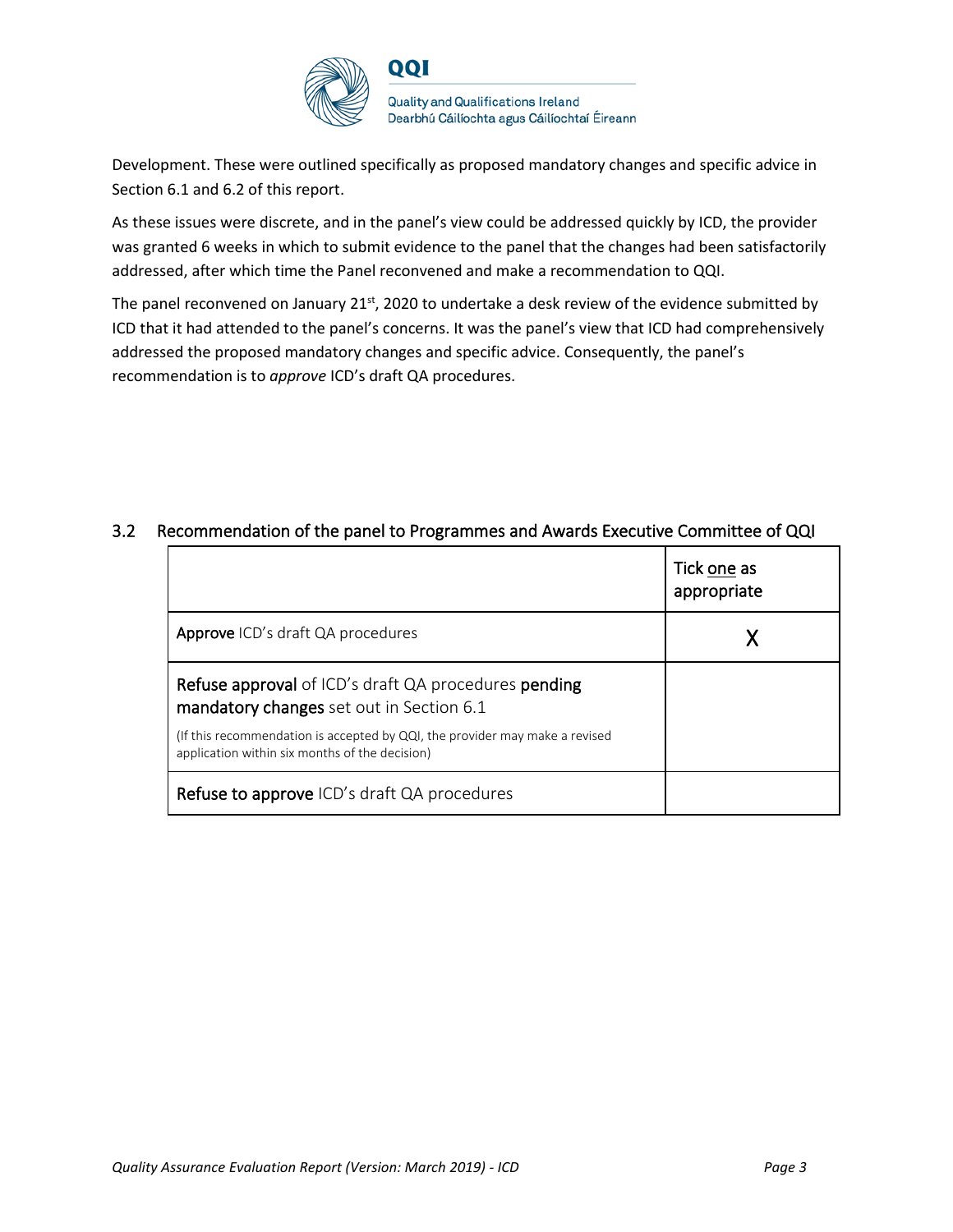

# **Part 4 Evaluation of provider capacity**

# **4.1 Legal and compliance requirements:**

|          | <b>Criteria</b>                                  | Yes/No/          | <b>Comments</b>                    |
|----------|--------------------------------------------------|------------------|------------------------------------|
|          |                                                  | <b>Partially</b> |                                    |
| 4.1.1(a) | Criterion: Is the applicant an established       | Yes              | ICD's Certificate of               |
|          | Legal Entity who has Education and/or            |                  | Incorporation accompanied its      |
|          | Training as a Principal Function?                |                  | application, dated 28/06/2002.     |
|          |                                                  |                  | QQI documentation indicates        |
|          |                                                  |                  | ICD has certified 436 learners     |
|          |                                                  |                  | since 2010.                        |
| 4.1.2(a) | Criterion: Is the legal entity established in    | Yes              | As per 4.1.1(a) ICD has provided   |
|          | the European Union and does it have a            |                  | a Certificate of Incorporation.    |
|          | substantial presence in Ireland?                 |                  | The provider has been              |
|          |                                                  |                  | established in Ireland since       |
|          |                                                  |                  | 2001, and previously had its QA    |
|          |                                                  |                  | procedures approved by HETAC       |
|          |                                                  |                  | in 2007.                           |
| 4.1.3(a) | Criterion: Are any dependencies,                 | Yes              | ICD's application indicates that   |
|          | collaborations, obligations, parent              |                  | there are no collaborative         |
|          | organisations, and subsidiaries clearly          |                  | relationships with other           |
|          | specified?                                       |                  | providers.                         |
| 4.1.4(a) | Criterion: Are any third-party relationships     | Yes              | ICD's application does not         |
|          | and partnerships compatible with the             |                  | reflect any partnerships or        |
|          | scope of access sought?                          |                  | relationships of significance to   |
|          |                                                  |                  | the scope of access sought.        |
| 4.1.5(a) | <b>Criterion:</b> Are the applicable regulations | Yes              | The evidence provided in           |
|          | and legislation complied with in all             |                  | support of the provider's          |
|          | jurisdictions where it operates?                 |                  | application is indicative of       |
|          |                                                  |                  | compliance with Irish/EU           |
|          |                                                  |                  | legislation.                       |
| 4.1.6(a) | Criterion: Is the applicant in good              | Yes              | ICD was established in 2001 and    |
|          | standing in the qualifications systems and       |                  | track<br>has<br>record<br>оf<br>a  |
|          | education and training systems in any            |                  | certification. ICD previously had  |
|          | countries where it operates (or where its        |                  | its QA approved by HETAC in        |
|          | parents or subsidiaries operate) or enrols       |                  | 2007. In addition to engaging      |
|          | learners, or where it has arrangements           |                  | with QQI, ICD has relationships    |
|          | with awarding bodies, quality assurance          |                  | and affiliations with professional |
|          | agencies, qualifications authorities,            |                  | accreditation bodies such as       |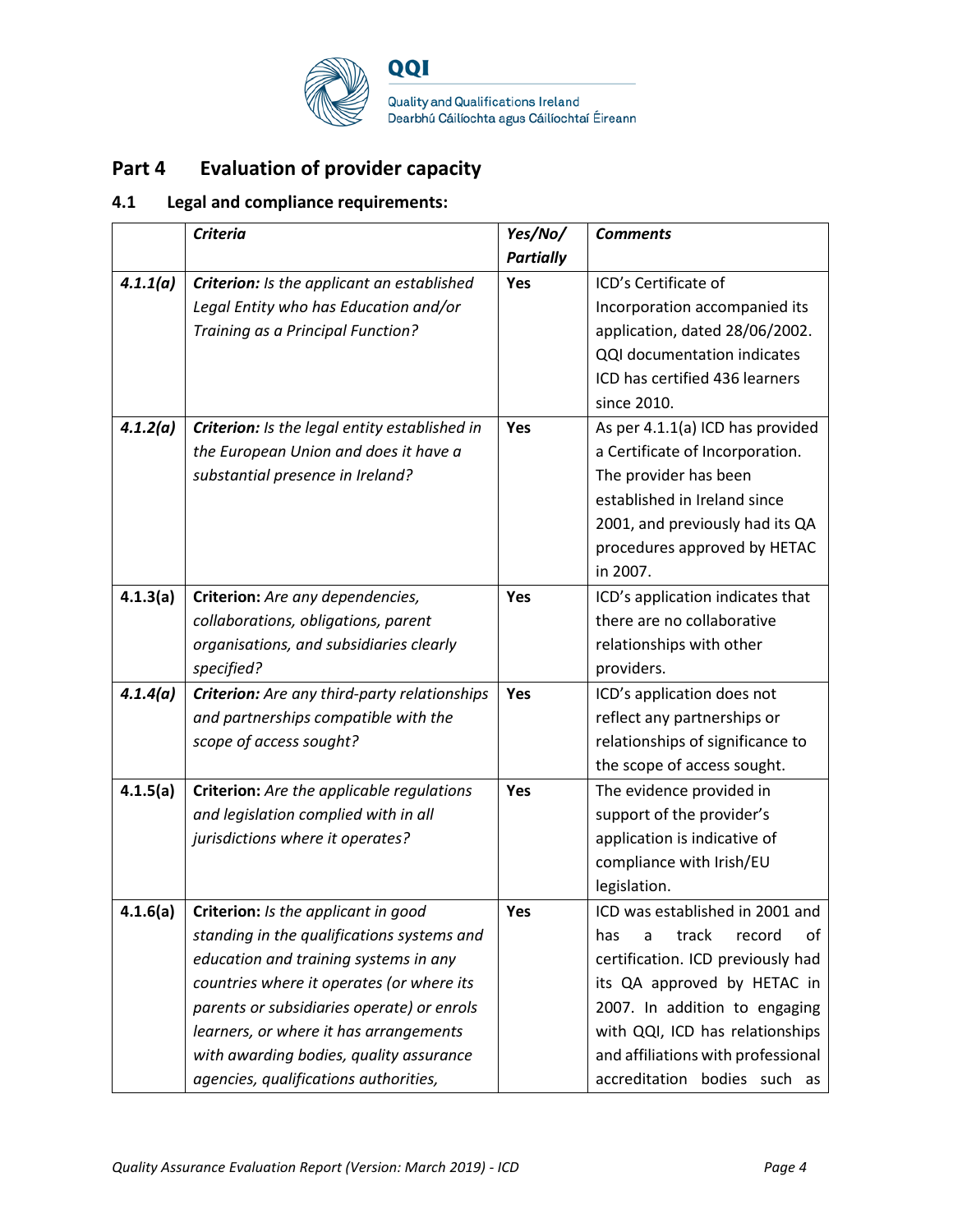

| ministries of education and training, | ACCA, but currently does not |
|---------------------------------------|------------------------------|
| professional bodies and regulators.   | offer non-QQI programmes.    |
|                                       |                              |

#### **Findings**

The panel is satisfied that ICD meets the legal and compliance requirements of the sub-criteria within 4.1. ICD has been an established legal entity in Ireland since 2001, and has a track record of certification with QQI (and formerly HETAC).

|           | <b>Criteria</b>                      | Yes/No/          | <b>Comments</b>                                    |
|-----------|--------------------------------------|------------------|----------------------------------------------------|
|           |                                      | <b>Partially</b> |                                                    |
| 4.2.1(a)  | <b>Criterion:</b> Does the applicant | Yes              | Evidence submitted is indicative that this is the  |
|           | have a sufficient resource base      |                  | case. ICD's application was accompanied by:        |
|           | and is it stable and in good         |                  | <b>Tax Clearance Certificate</b>                   |
|           | financial standing?                  |                  | Auditor's letter pertaining to 2016,<br>$\bullet$  |
|           |                                      |                  | 2017 & 2018 accounts                               |
|           |                                      |                  | Summary of Insurance Policy Cover                  |
|           |                                      |                  | The panel defers to QQI for more detailed          |
|           |                                      |                  | evaluation of this criterion if required.          |
| 4.2.2(a)  | <b>Criterion:</b> Does the applicant | Yes              | ICD has a track record in the sector and a five    |
|           | have a reasonable business           |                  | year strategic plan in draft. The panel saw no     |
|           | case for sustainable provision?      |                  | evidence of indications to the contrary.           |
| 4.2.3(a)  | Criterion: Are fit-for-purpose       | Yes              | The panel initially identified a number of         |
|           | governance, management and           |                  | changes required in relation to this criterion.    |
|           | decision making structures in        |                  | These are discussed in Section 5.1 and listed in   |
|           | place?                               |                  | Sections 6.1 and 6.2 of this report. The panel is  |
|           |                                      |                  | of the view that ICD had satisfactorily addressed  |
|           |                                      |                  | these issues in the revised QA submitted prior     |
|           |                                      |                  | to the panel reconvening on the $21st$ of January, |
|           |                                      |                  | 2020.                                              |
| 4.2.4(a)  | Criterion: Are there                 | Yes              | ICD has sufficient administrative support and      |
|           | arrangements in place for            |                  | has recently expanded its capacity with the        |
|           | providing required information       |                  | appointment of a QA officer.                       |
|           | to QQI?                              |                  |                                                    |
| Eindinear |                                      |                  |                                                    |

### **4.2 Resource, governance and structural requirements:**

#### **Findings**

The panel is satisfied that ICD meets the resource and structural requirements of Criteria 4.2.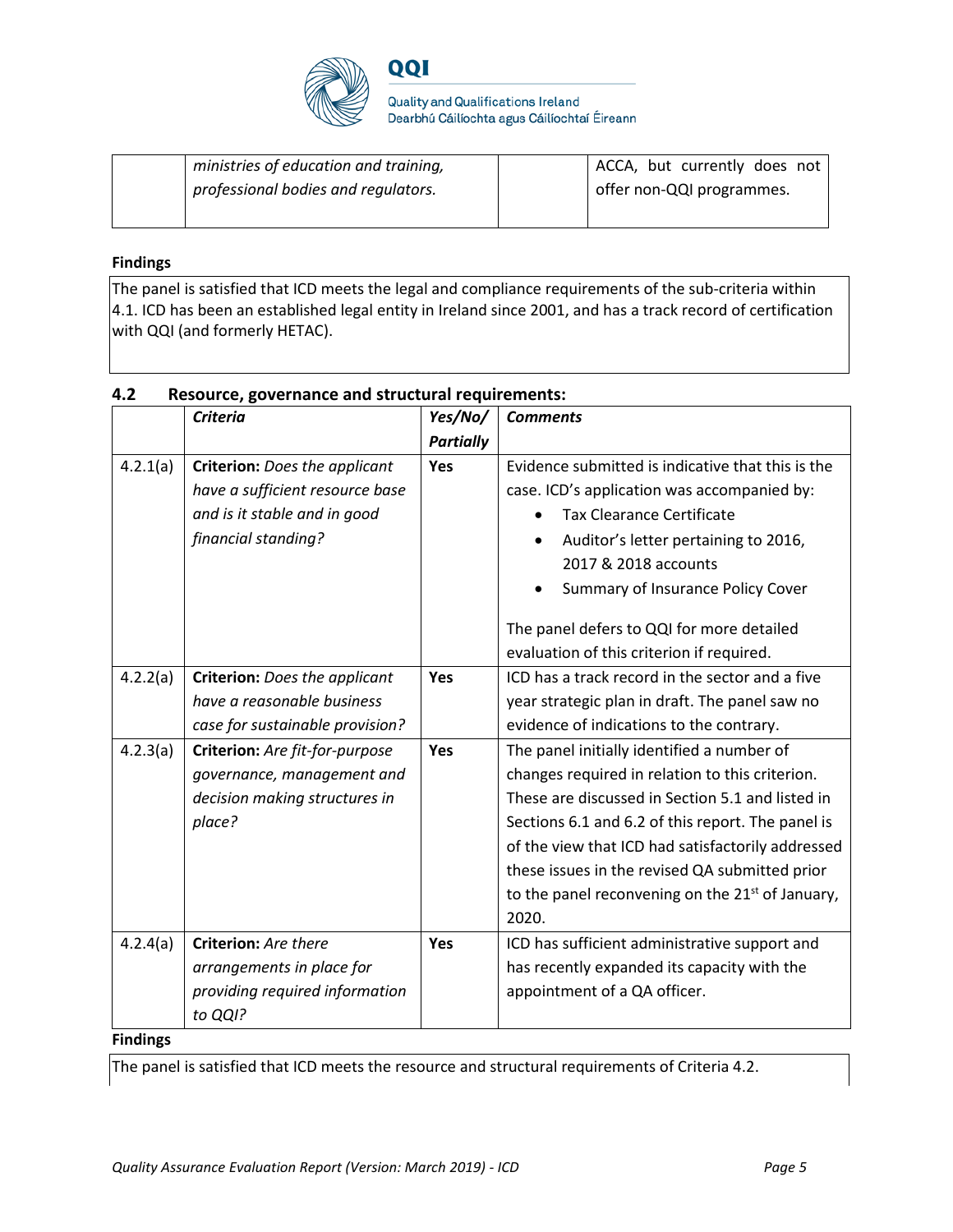

However, with regard to Criterion 4.2.3(a) the panel held a number of concerns. These are discussed in Section 5.1, and were also reflected as proposed mandatory changes and items of specific advice in Sections 6.1 and 6.2 of this report. The Panel is satisfied that these issues have been satisfactorily addressed by the provider.

### **4.3 Programme development and provision requirements:**

|          | <b>Criteria</b>                             | Yes/No/          | <b>Comments</b>                              |
|----------|---------------------------------------------|------------------|----------------------------------------------|
|          |                                             | <b>Partially</b> |                                              |
| 4.3.1(a) | Criterion: Does the applicant have          | Yes              | ICD has a track record of certification      |
|          | experience and a track record in            |                  | with QQI from 2010.                          |
|          | providing education and training            |                  |                                              |
|          | programmes?                                 |                  |                                              |
| 4.3.2(a) | Criterion: Does the applicant have a        | Yes              | ICD has a track record of delivering         |
|          | fit-for-purpose and stable                  |                  | training and education programmes,           |
|          | complement of education and                 |                  | and employs full-time and part-time          |
|          | training staff?                             |                  | staff. However, at the conclusion of         |
|          |                                             |                  | the site visit the panel held concerns       |
|          |                                             |                  | that policies and procedures for staff       |
|          |                                             |                  | management and development were              |
|          |                                             |                  | underdeveloped. The panel identified         |
|          |                                             |                  | addressing this gap as a mandatory           |
|          |                                             |                  | change, discussed in Section 5.4 and         |
|          |                                             |                  | listed in Section 6.1 of this report. The    |
|          |                                             |                  | panel is of the view that ICD had            |
|          |                                             |                  | satisfactorily addressed these issues in     |
|          |                                             |                  | the revised QA submitted prior to the        |
|          |                                             |                  | panel reconvening on the 21 <sup>st</sup> of |
|          |                                             |                  | January, 2020.                               |
| 4.3.3(a) | Criterion: Does the applicant have          | Yes              | The panel is satisfied that the              |
|          | the capacity to comply with the             |                  | provider's track record of certification,    |
|          | standard conditions for validation          |                  | and its approach to the re-                  |
|          | specified in Section 45(3) of the           |                  | engagement process reflects its              |
|          | <b>Qualifications and Quality Assurance</b> |                  | capacity to co-operate with and assist       |
|          | (Education and Training) Act (2012)         |                  | QQI and provide QQI with information         |
|          | (the Act)?                                  |                  | as specified in Section 45(3) of the         |
|          |                                             |                  | 2012 Qualifications and Quality              |
|          |                                             |                  | Assurance (Education and Training)           |
|          |                                             |                  | Act.                                         |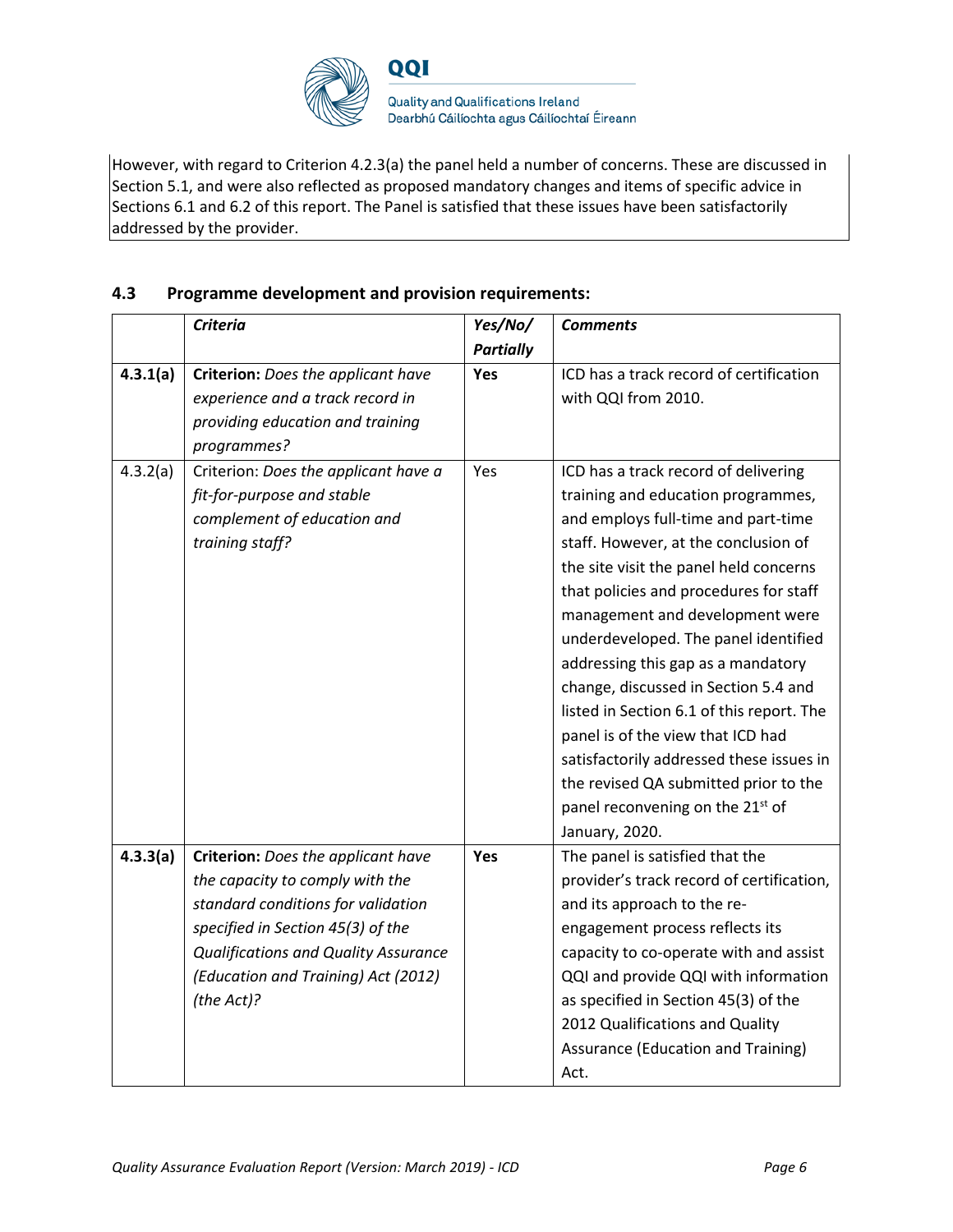

**Quality and Qualifications Ireland** Dearbhú Cáilíochta agus Cáilíochtaí Éireann

| 4.3.4(a) | Criterion: Does the applicant have       | Yes | ICD holds a 10 year lease for its       |
|----------|------------------------------------------|-----|-----------------------------------------|
|          | the fit-for-purpose premises, facilities |     | premises in central Dublin, which have  |
|          | and resources to meet the                |     | been fitted out to meet ICD's           |
|          | requirements of the provision            |     | operational requirements. ICD has an    |
|          | proposed in place?                       |     | appropriately resourced online          |
|          |                                          |     | learning environment as well as         |
|          |                                          |     | administrative and learner support      |
|          |                                          |     | resources in place.                     |
| 4.3.5(a) | Criterion: Are there access, transfer    | Yes | ICD has procedures in place to          |
|          | and progression arrangements that        |     | facilitate Access, Transfer and         |
|          | meet QQI's criteria for approval in      |     | Progression; these are outlined in the  |
|          | place?                                   |     | provider's documentation.               |
|          |                                          |     |                                         |
| 4.3.6(a) | Criterion: Are structures and            | Yes | ICD has invested substantial resources  |
|          | resources to underpin fair and           |     | to the development of its assessment    |
|          | consistent assessment of learners in     |     | strategy, and to the promotion of       |
|          | place?                                   |     | academic integrity among learners.      |
| 4.3.7(a) | Criterion: Are arrangements for the      | Yes | Section 7 of ICD's QA policy document   |
|          | protection of enrolled learners to       |     | outlines the learner protection         |
|          | meet the statutory obligations in        |     | insurance policy that ICD purchases     |
|          | place (where applicable)?                |     | for all of its students with O'Driscoll |
|          |                                          |     | O'Neill DAC. Responsibility for         |
|          |                                          |     | reviewing PEL arrangements, ensuring    |
|          |                                          |     | they are adequate and notifying QQI     |
|          |                                          |     | with regard to these rests with ICD's   |
|          |                                          |     | registrar and Academic Council.         |

#### **Findings**

The panel is satisfied that ICD meets the programme development and provision requirements of the sub-criteria within 4.3.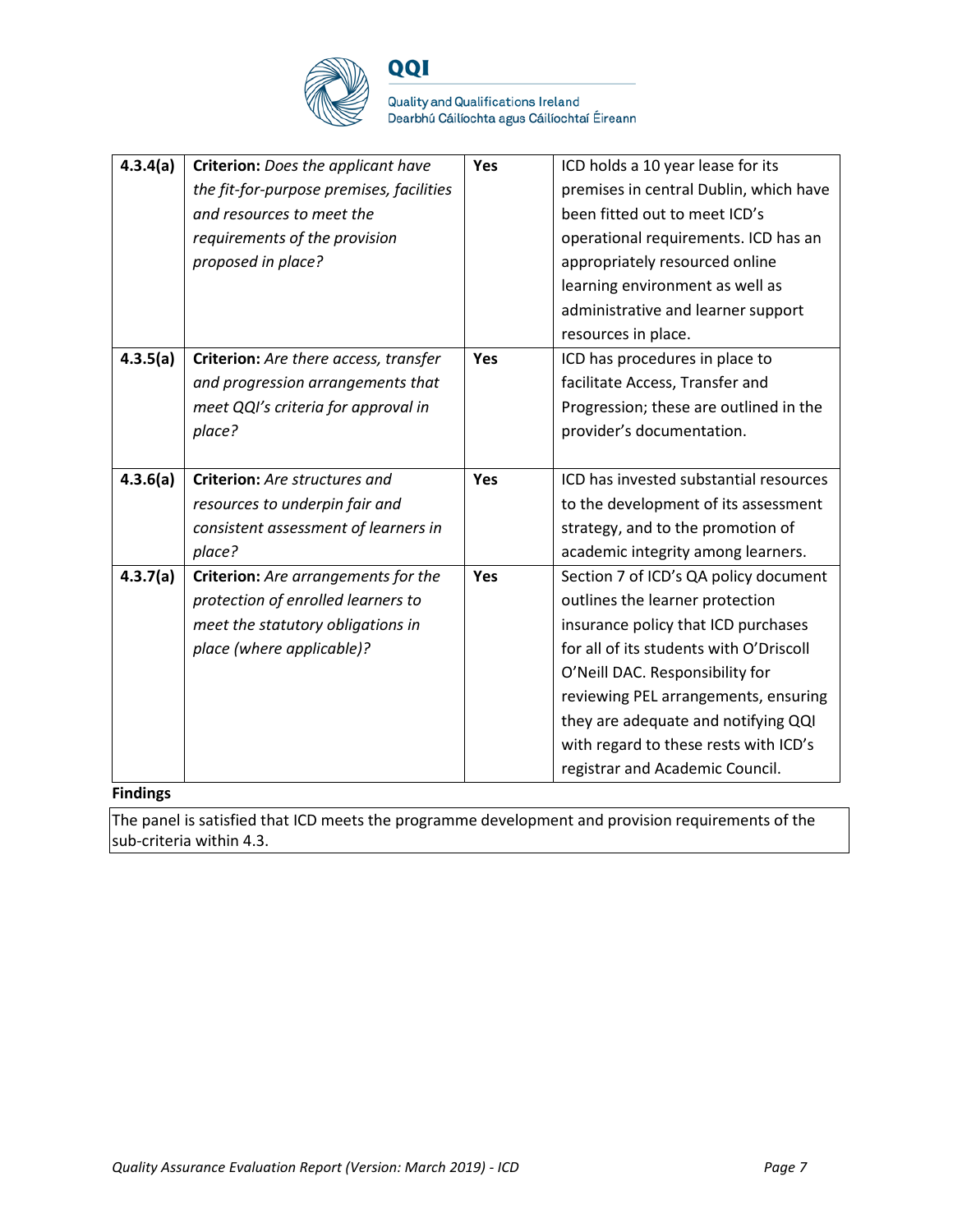

### **4.4 Overall findings in respect of provider capacity to provide sustainable education and training**

Overall, the panel is satisfied that ICD has the capacity to provide sustainable education and training.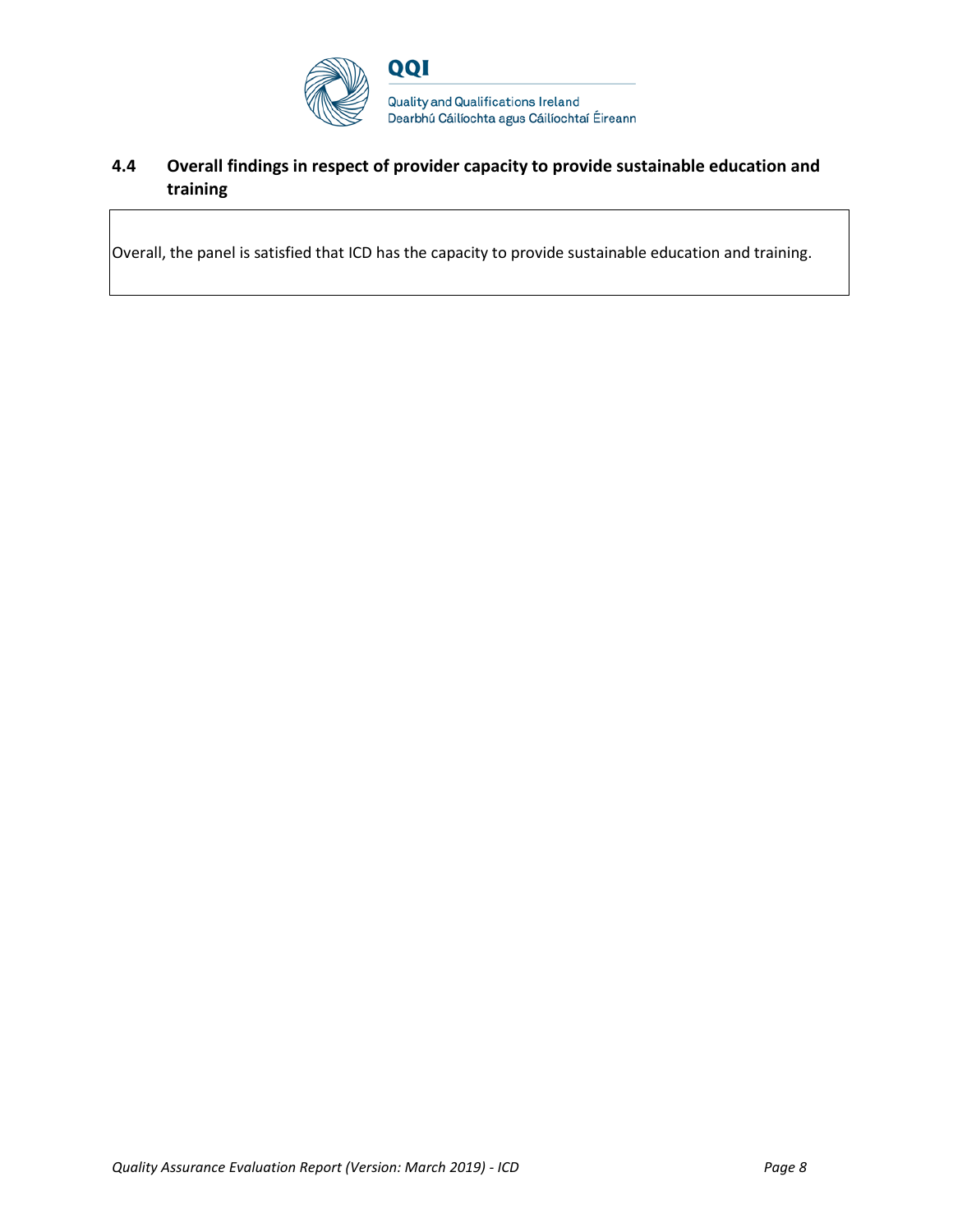

# **Part 5 Evaluation of draft QA Procedures submitted by ICD Business School**

*The following is the panel's findings following evaluation of ICD's quality assurance procedures against QQI's Core Statutory Quality Assurance Guidelines (April 2016). Sections 1-11 of the report follows the structure and referencing of the Core QA Guidelines.* 

#### **1 GOVERNANCE AND MANAGEMENT OF QUALITY**

#### *Panel Findings:*

At the conclusion of the site visit, the panel found that QQI's guidelines under this dimension of QA had not yet been fully addressed.

QQI's 2016 Core Statutory Quality Assurance Guidelines require a system of governance to be in place that protects the integrity of academic processes and standards. ICD had identified in a gap analysis exercise undertaken prior to its reengagement submission that governance was an area of vulnerability, and that a much more formal structure was needed. The panel noted that in dialogue with the provider during the site visit it was evident that ICD had given thorough consideration to how the Academic Council would interact with the Governing Body, and how academic decision-making would occur without undue commercial influence.

However, QQI's guidelines also require that the groups or units responsible for the oversight of education and training, research and related activities are identified in the provider's documented procedures, and that the terms of reference for these groups or units are documented and published. During the site visit, the emerging structure of governance and management presented to the panel had been updated since ICD's initial submission of its application. ICD representatives invited feedback and advice in relation to this, and engaged in constructive and open dialogue with the panel. Several aspects of the proposed system of governance were discussed in detail, including the profile of an individual invited to serve as a potential independent member of Academic Council. The panel was of the view that ICD's proposal to appoint an academic with significant experience in education and governance was entirely appropriate. That individual was also proposed by ICD to sit on the governing body. ICD informed the panel during the discussion that since its initial documentation had been submitted, a further decision had been taken to invite greater externality through the appointment of an external chair to the governing body.

Given the ongoing development at ICD, the panel was of the view that the composition of the Academic Council and the Governing Body needed to be reviewed and finalised prior to recommendation for QA approval. Several proposed mandatory changes identified by the panel therefore pertain to this, and relate to themes including levels of externality, the manner in which learner representation and the learner voice is included in decision-making, and the representation of the relationship between the Governing Body and the Board of Directors. The panel also identified that ICD's management team should be expanded. These points were outlined in detail in Section 6.1 (see 6.1.1 – 6.1.5).

QQI's guidelines also require QA systems to consider risk. During the site visit, the panel sought to understand processes for the identification of risk at ICD. Provider representatives indicated that this may stem from the registrar's reporting, and that otherwise members of the Academic Council or Governing Body could propose agenda items in relation to risks that individuals in the organisation had identified. The panel noted that reengagement for QA was an omission from the register submitted alongside the application. The panel was of the view that ICD's management of risk could be better represented in its documentation through some adjustment to the current risk register format. This was reflected as a proposed mandatory change (see 6.1.6) in this report.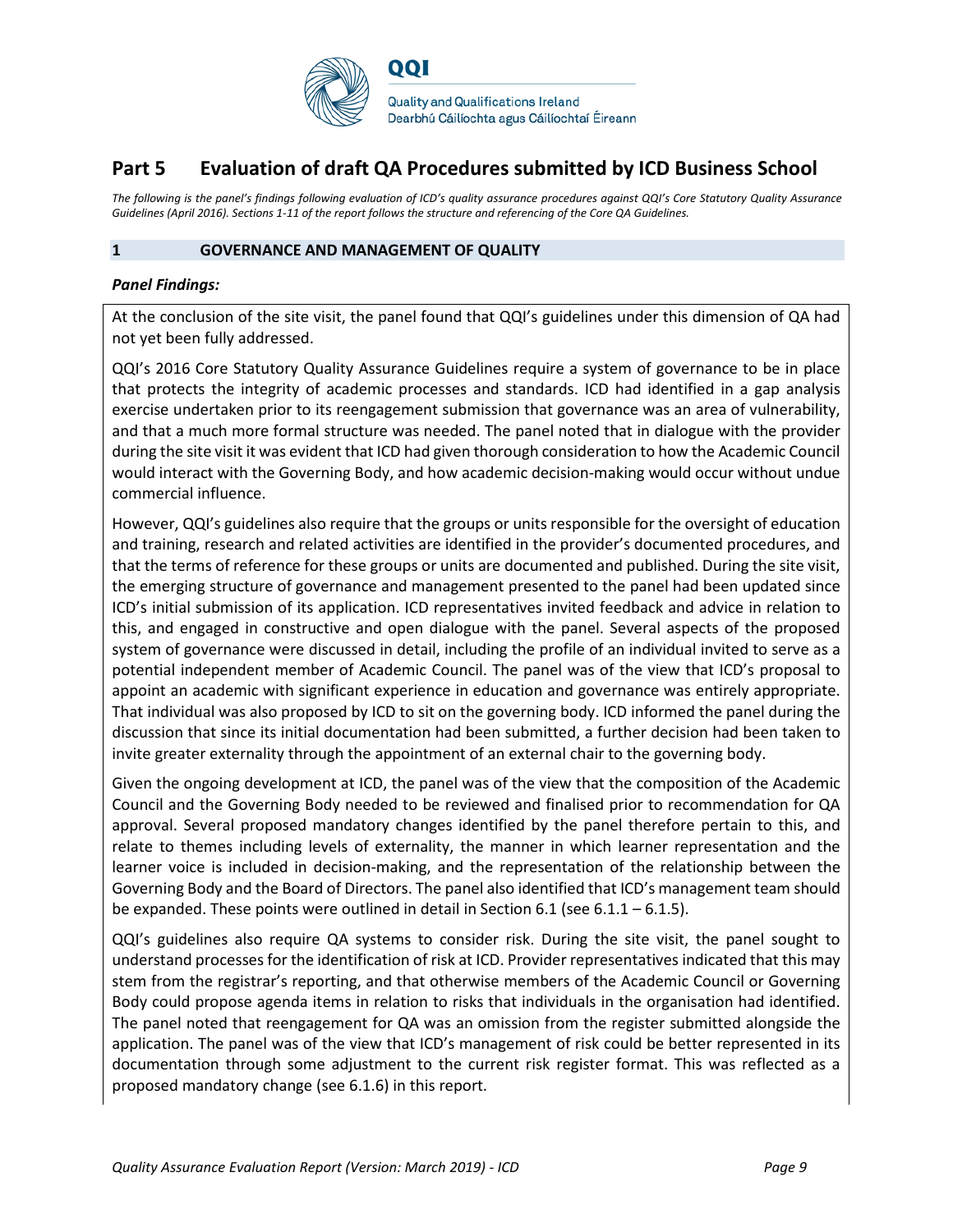

Following the six week interim period allocated, ICD submitted evidence to the panel indicating it had undertaken measures to address these concerns.

#### **2 DOCUMENTED APPROACH TO QUALITY ASSURANCE**

#### *Panel Findings:*

At the conclusion of the site visit, the panel found that QQI's guidelines under this dimension of QA had not yet been fully addressed.

QQI's guidelines require the provider's quality assurance policies and procedures to be fully documented, published and available as required in usable formats. Moreover, procedures must be effective and fit for purpose. During the site visit, the panel noted that areas of the QA documentation submitted for reengagement were still in development (for example, the teaching and learning strategy), and that some processes (for example, programme development) were presented in a descriptive or narrative style that did not efficiently convey ICD's procedures in that area. Consequently, the panel has included a proposed mandatory change in relation to this (see 6.1.8) in this report. Following the six week interim period allocated, ICD submitted evidence to the panel indicating it had undertaken significant revisions and editing to address these concerns.

However, the panel also acknowledged that ICD had undertaken substantial work on its documentation prior to reengagement. ICD representatives identified that the requirement to have a documented QA in place, which required previously informal procedures to be formalised, entailed a significant culture shift. ICD considerinformal dialogue and open door policies as characteristic of their ways of working. The panel recognizes the value of this, and supports ICD's commitment to maintaining its learner-centred, personal atmosphere as it continues to refine the formal elements of the draft QA system.

During the site visit, the panel also had the opportunity to view the access provided to ICD's students to key policies and procedures within the provider's virtual learning environment (Moodle). The panel noted that these were significantly easier to identify and navigate to in the relevant section of Moodle than they were in the current learner handbook. ICD staff discussed proposals under discussion for developing this further, for example an interactive element.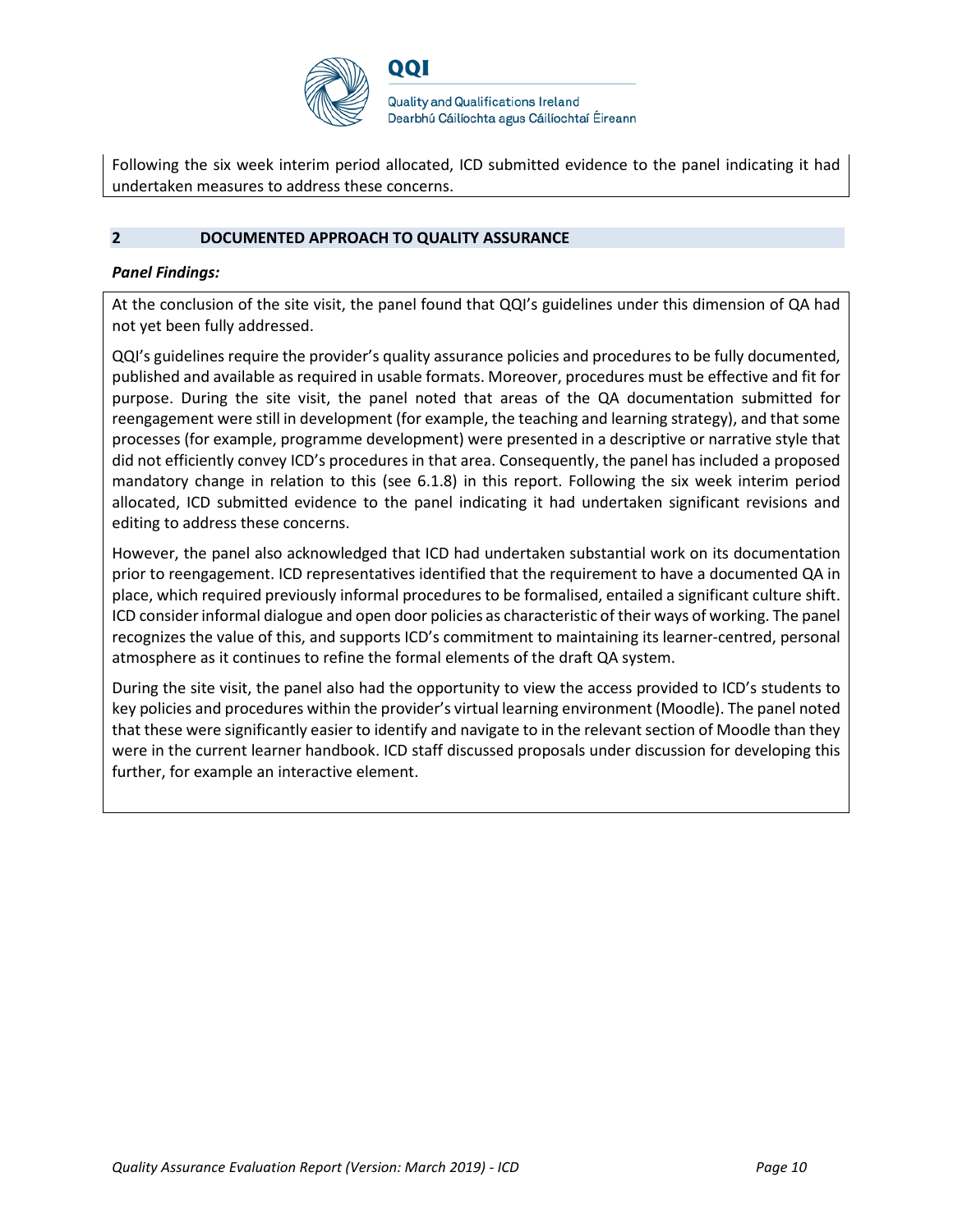

#### **3 PROGRAMMES OF EDUCATION AND TRAINING**

#### *Panel Findings:*

The panel finds that ICD has addressed QQI's guidelines under this dimension of QA.

During the site visit, the panel discussed processes for programme development and approval with provider representatives. ICD confirmed that proposals for new programmes could originate from anywhere in the institution. The stages of programme development followed at ICD, which are to be further documented (see discussion in Section 5.2) include the development of a business case, the gathering of input from stakeholders and the delegation of responsibility for development of programme documentation and materials by a subcommittee of the Academic Council. New programmes are subject to formal internal approvals prior to their submission to QQI.

ICD has fit for purpose admission, recognition and completion procedures. Potential learners are interviewed, and learners are accepted by transfer into ICD programmes with advanced entry. A distinctive feature of ICD's programmes is the inclusion of a mandatory but non-credit bearing induction module. This has been introduced to ICD's programmes following consultation with QQI, and a process of consultation internally, including consultation with ICD learners. The module introduces the foundational academic skills learners require to advance in third level education in Ireland, and includes a significant focus on academic integrity and avoiding plagiarism. Learners at ICD are not able to progress to the second stage of ICD's programmes without having first passed the two pieces of assessment within that module. ICD view the module as responsive to the needs of the provider's largely international cohort, in that it facilitates socialisation into the academic culture of higher education in Ireland and is complementary to pastoral care in this regard.

Programme Boards are represented in the ICD structure, and activities that facilitate programme monitoring and review are included within the terms of reference of these boards. The panel was of the view that learner representation could be increased at Programme Boards, and is reflected in a proposed mandatory change (see 6.1.3) discussed in Section 5.1 of this report. Following the six week interim period allocated, ICD submitted evidence to the panel indicating it had adjusted its learner representation at Programme Boards and sufficiently addressed this issue.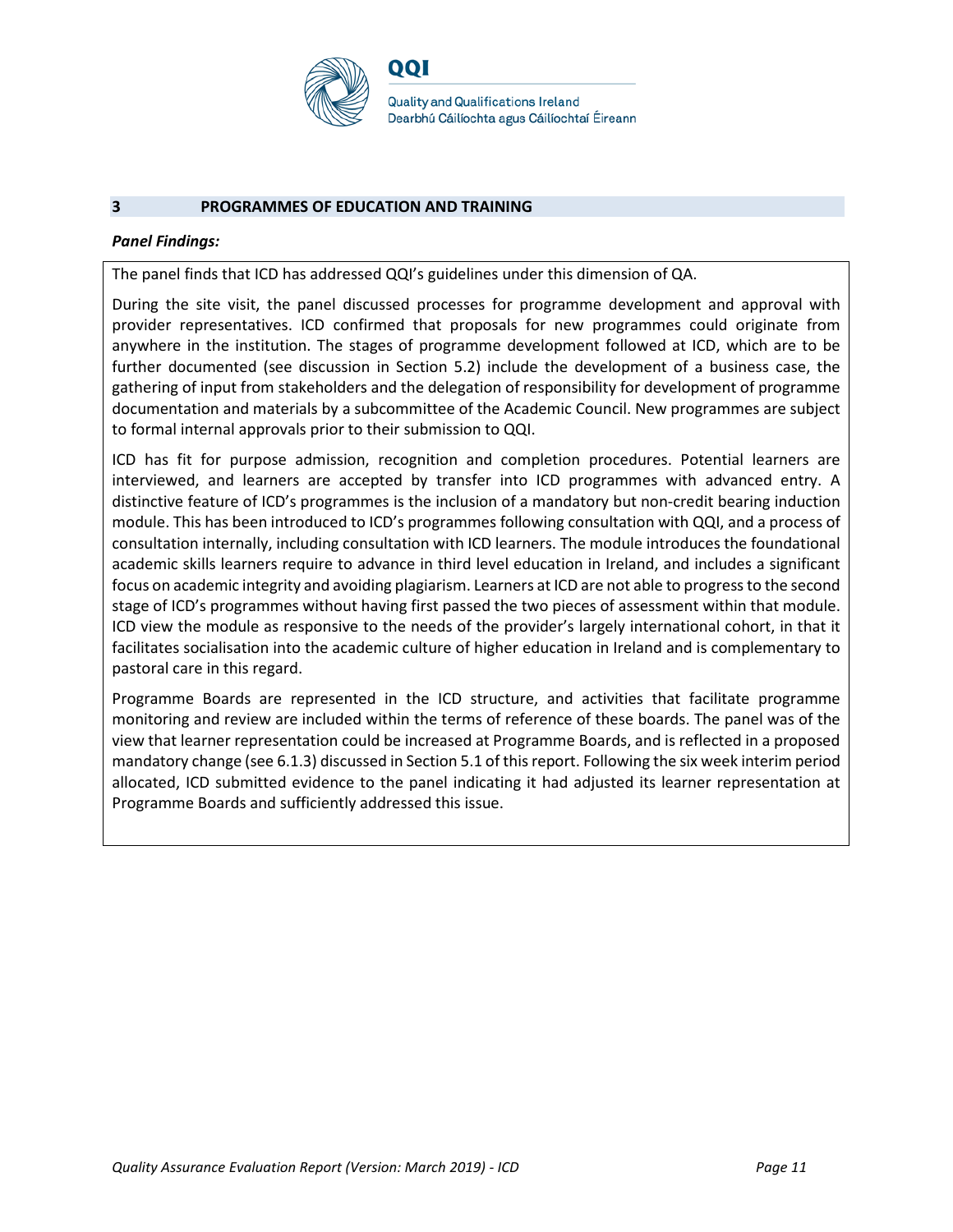

#### **4 STAFF RECRUITMENT, MANAGEMENT AND DEVELOPMENT**

#### *Panel Findings:*

At the conclusion of the site visit, the panel found that QQI's guidelines under this dimension of QA had not yet been fully addressed.

QQI's guidelines require that a provider assures itself as to the competence of its staff, that the pedagogical standards of teaching staff are maintained and enhanced, and that procedures be in place for performance management.

ICD clearly outlines the requisite qualifications for teaching staff in its module documentation. The provider employs full-time and part-time faculty, and has identified a need to increase its numbers of part-time faculty to assist in teaching and second-marking duties. ICD is in the process of formalising the induction process for new staff, which the provider acknowledged had been relatively informal to date, in part due to the low numbers of new staff coming in to the organisation.

The panel noted that opportunities for staff development exist at ICD, both internally and through support of staff pursuing formal studies at other institutions. ICD representatives outlined recent training workshops that had been facilitated at ICD for all staff by an external consultant. Teaching staff at ICD also indicated that opportunities for continuing professional development were supported by the provider. ICD representatives noted an intent to continue to engage such expertise externally, where feasible, in the future.

However, at the time of the site visit, the processes for handling performance management remained under discussion at ICD, and while the provider indicated plans existed to formalise practices in this area, these were not yet available for the panel to review. As a systematic process for both enhancing the pedagogic standards of teaching staff and managing performance in this area are requirements within QQI's guidelines, the panel has issued a proposed mandatory change (see 6.1.7) in relation to this. The panel has also offered a further item of specific advice (see 6.2.2). The panel notes that learner feedback is obtained at regular intervals throughout module delivery at ICD, and views this as a valuable resource for informing this area of the provider's practices. Following the six week interim period allocated, ICD submitted evidence to the panel indicating it had undertaken appropriate measures to address these issues.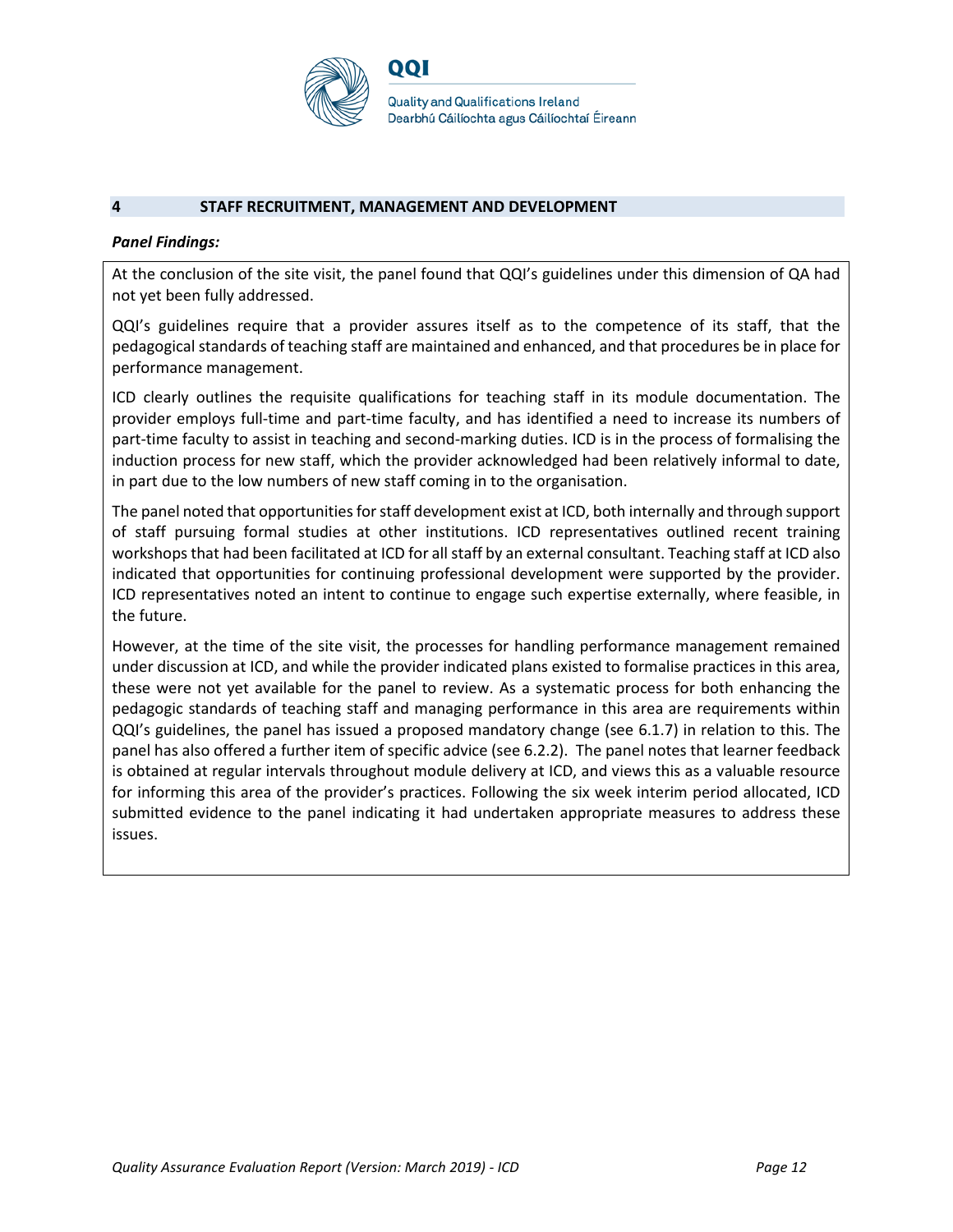

**Quality and Qualifications Ireland** Dearbhú Cáilíochta agus Cáilíochtaí Éireann

#### **5 TEACHING AND LEARNING**

#### *Panel Findings:*

The panel is satisfied that QQI's guidelines under this dimension of QA have largely been addressed.

QQI's 2016 Core Statutory Quality Assurance Guidelines require that a provider respects and attends to the diversity of learners and their needs, and encourages a sense of autonomy in the learner, while encouraging adequate support and guidance.

During the site visit, the panel's discussions with ICD covered a range of learning and teaching strategies that are employed as appropriate within programme delivery. These included some use of lecture capture to enable learners to review and access in-class delivery, the use of flipped classroom models and the employment of technology to facilitate instant feedback for learners on quiz items. ICD representatives outlined an overall approach that was learner centred and focused on preparing learners for the contemporary workplace by equipping them with the capacity to think critically and learn independently.

Work based learning is also a feature of ICD's programmes, and QQI's guidelines require a provider to ensure that learning off-campus is appropriate, quality assured and contributes to achievement of learning outcomes. Consequently, the panel discussed the processes surrounding work placements at ICD with the provider's representatives. Learners at ICD are able to source their own placements, but these must be approved by ICD. The process for approval involves both a desk review and a site visit prior to a placement opportunity being approved. In general, the ICD sources placements for learners and ensures they are appropriately matched. Employers must have a designated workplace coordinator in place who will cooperate with ICD and observe ICD's guidelines for employers. In addition two site visits occur by ICD staff to the workplace during the placement period. Prior to going on placement, learners undertake a 10ECT module focused on workplace preparation. This covers a range of topics, including CV workshops, interview workshops, staff handbook reviews, relevant legislation, health & safety and analysis of real life scenarios.

QQI's guidelines also require a provider to have procedures in place for dealing with learner complaints and learner appeals. During the site visit, the panel was able to review how learners could access these online within the provider's Moodle platform.

The panel noted that ICD's learning and teaching strategy was in draft at the time of the site visit, and has discussed this within Section 5.2 of this report. The need to refine this was noted within a mandatory change pertaining to the dimension of a Documented Approach to QA. Following the six week interim period allocated, ICD submitted evidence to the panel indicating it had undertaken significant revisions of the learning and teaching strategy to address these concerns.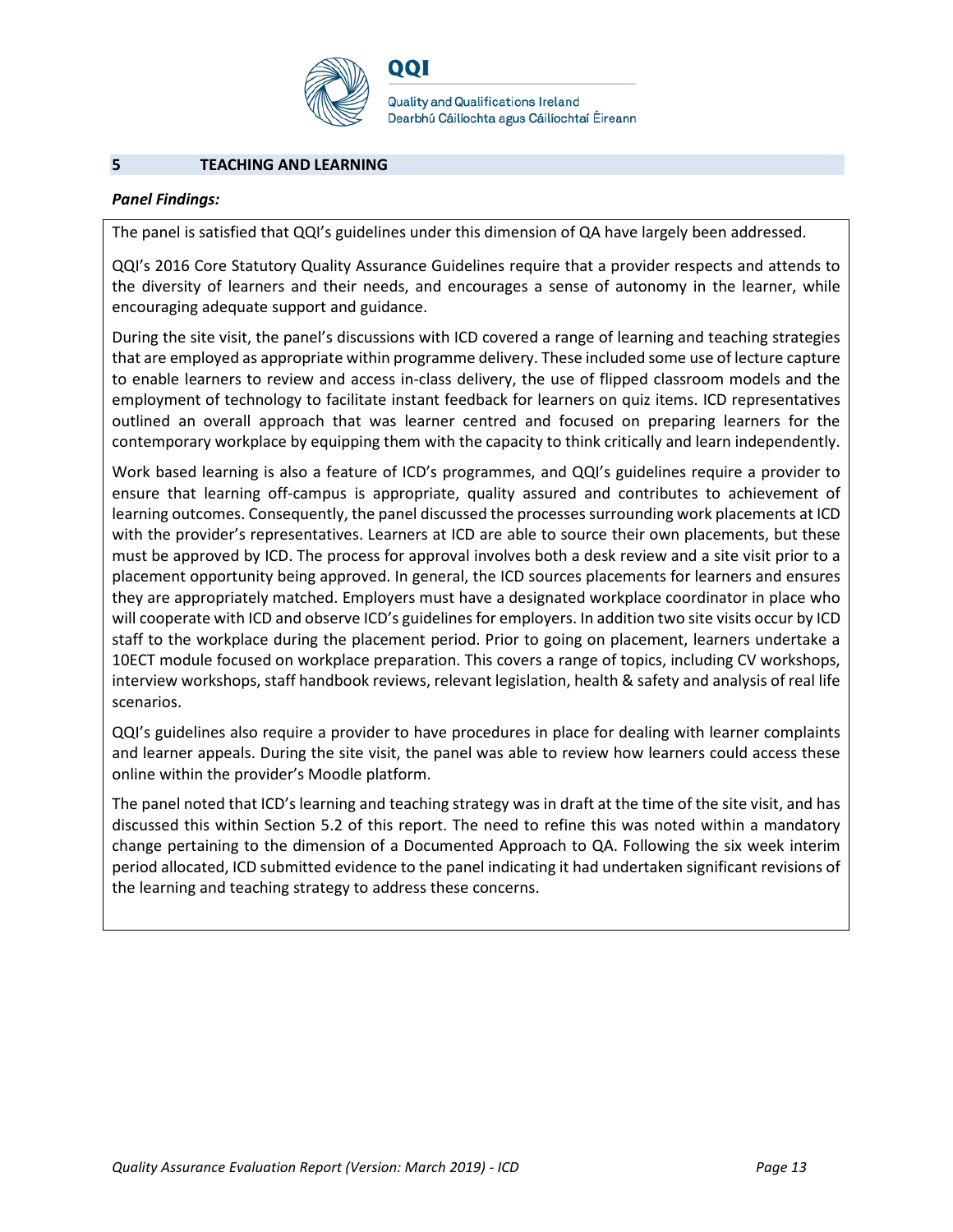

**Quality and Qualifications Ireland** Dearbhú Cáilíochta agus Cáilíochtaí Éireann

#### **6 ASSESSMENT OF LEARNERS**

#### *Panel Findings:*

The panel is satisfied that QQI's guidelines under this dimension of QA have largely been addressed.

QQI's 2016 Core Statutory Quality Assurance Guidelines require a provider's policies and procedures to ensure the credibility and security of assessment procedures, and to address how assessment promotes and supports effective learning and teaching, and enables learners to demonstrate the achievement of learning outcomes.

ICD has invested significantly in its development of internal practices pertaining to assessment. ICD has provided professional development for staff in relation to assessment, and has adopted anti-plagiarism software that allows for learners to receive some formative feedback on the originality of their work prior to submission. These practices are complemented by the development of a mandatory induction module, discussed in Section 5.3 of this report, which provides support and education for learners in relation to academic integrity.

Staff at ICD participate in a process of internally verifying all assignment briefs, as well as a formal process of second marking. ICD representatives noted that this facilitated a positive process of peer feedback between faculty members, and that any discrepancies were dealt with by consensus where possible. In addition to external examiner reports, ICD also received an external review by ACCA of its papers.

QQI also requires that processes for assessment, complaints and appeals meet the same standards of fairness, consistency and fitness for purpose as assessment in general, and that they be straightforward, efficient, timely and transparent. At ICD, the Registrar chairs the examination board. In the case of an appeal, the registrar coordinates a committee but does not sit on the committee or contribute in any way to deliberations. During discussions with ICD, the panel noted that the provider currently entertains assessment appeals on grades, rather than on the basis of procedural errors. The panel has identified reconsideration of this practice as a proposed mandatory change for ICD, to better align its processes to standard practice in the sector (see 6.1.9). Following the six week interim period allocated, ICD submitted evidence to the panel indicating it had addressed this concern.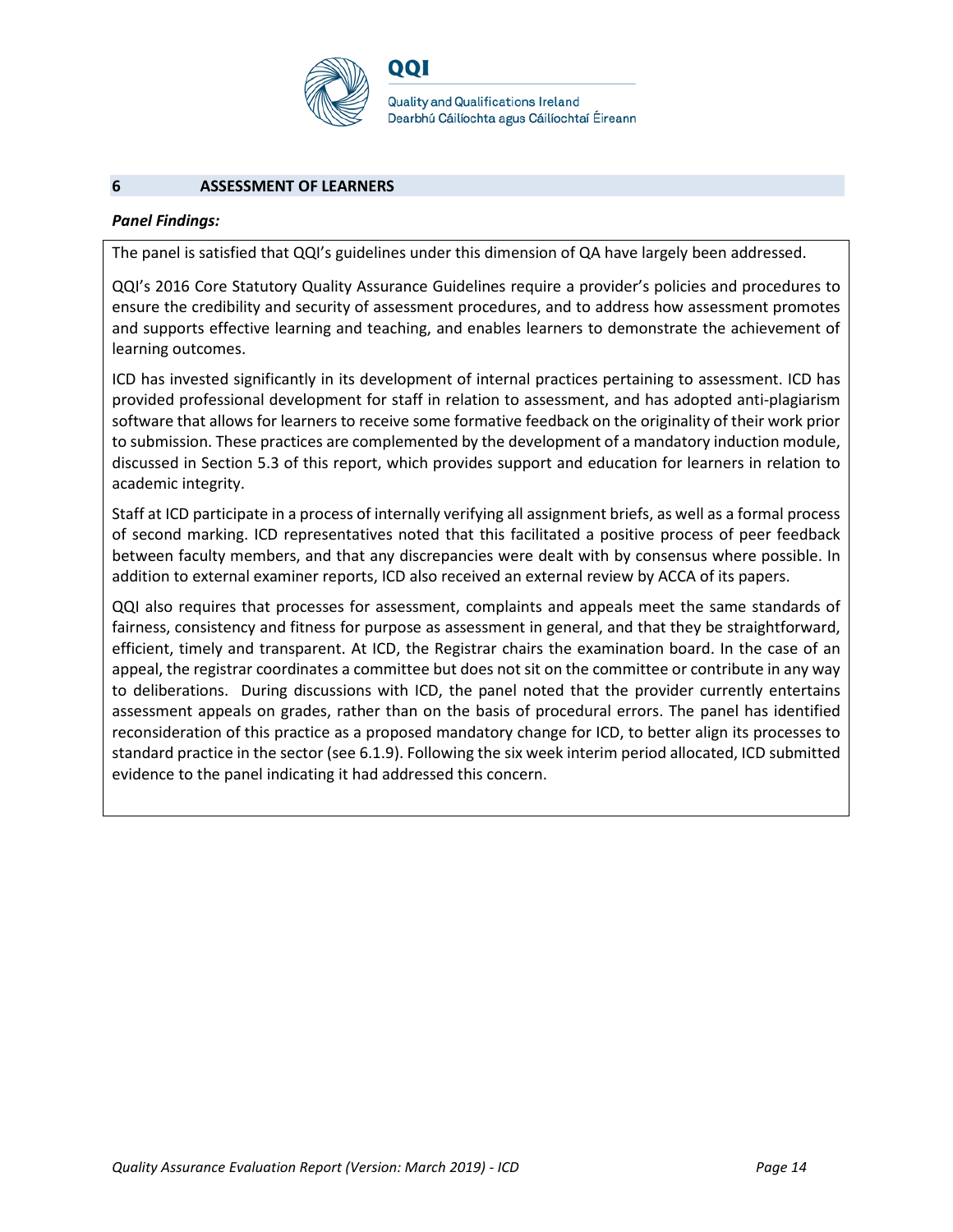

**Quality and Qualifications Ireland** Dearbhú Cáilíochta agus Cáilíochtaí Éireann

#### **7 SUPPORT FOR LEARNERS**

#### *Panel Findings:*

The panel is satisfied that QQI's guidelines under this dimension of QA have been addressed, and has offered commendations to ICD in relation to its practices in this area in Section 3.1 of this report.

QQI's guidelines require that in addition to learner supports and resources being integrated and coherent, that the learning environment includes pastoral care supports provided by staff for learners.

As previously noted, ICD offers a free psychological counselling service to its learners, which the provider views as an important support for learners who may be remote from their families and experience social isolation. The panel noted that despite the provision of this service, ICD offers a non-discriminatory pricing model that allows international learners to pay the same fees as domestic learners. During discussions at the site visit, ICD representatives affirmed that the provider's commitment to the welfare of its learners, and its expenditure on students, was a key to the success and sustainability of its operations.

As nearly all of ICD's learners are international students, the provider places an emphasis on learner supports that meet particular needs for this cohort. One example of this is a cultural diversity awareness and communication seminar for ICD learners facilitated by the Irish Council for International Students, with a focus on levels of student engagement in this context comparative to other contexts. The introduction of a mandatory non-credit bearing induction module (discussed in Section 5.3 of this report) represents a formalisation of pre-existing support services that learners were able to uptake on an optional basis. Refresher training in the elements of the module is also offered to all students each semester.

Relevant extracts of key policies and procedures for learners are available within the Moodle platform, for example those relating to complaints, assessment review, recheck or appeal, feedback and grades. The document store also contains a link to the full QA manual.

Notably, QQI's guidelines also require that there are mechanisms for learners to make representations to the provider about matters of general concern to the learner body. Learner representation has been included within ICD's draft governance structure, and the panel's feedback on this discussed in Section 5.1 of this report and reflected in proposed mandatory change 6.1.3.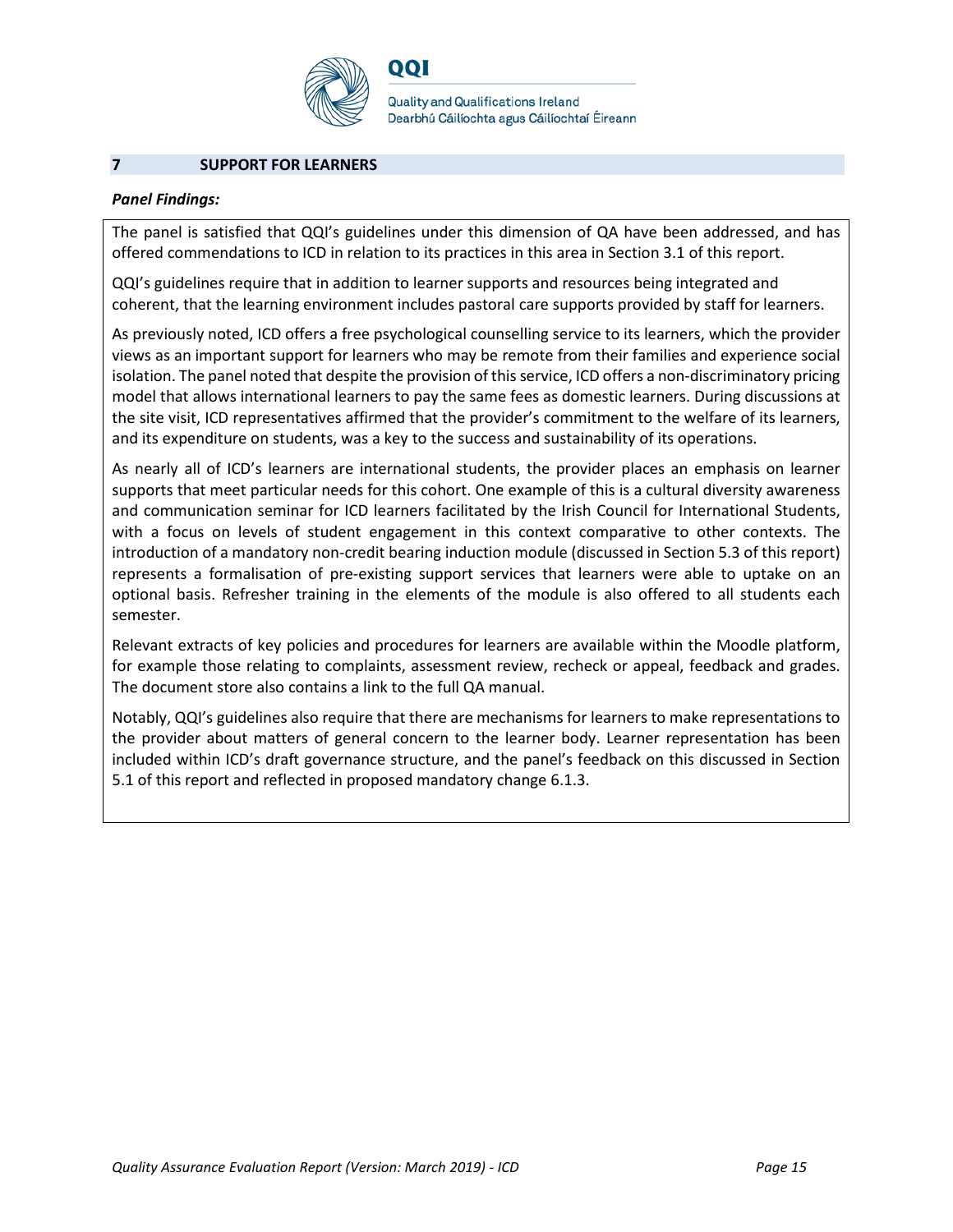

#### **8 INFORMATION AND DATA MANAGEMENT**

#### *Panel Findings:*

The panel is satisfied that QQI's guidelines under this dimension of QA have been addressed.

QQI's 2016 Core Statutory Quality Assurance Guidelines require that reliable information and data are available for informed decision-making. A bespoke data management system is being designed for ICD. The new database is anticipated to facilitate enhancement in this area.

ICD confirmed that the provider adheres to GDPR legislation, and that students sign declarations of consent for the college to retain their records for a specified period. Documented procedures are in place in relation to the processing of data that cover what is processed and why. All staff have received GDPR training. Lecturers are not able to take exam scripts home for marking.

#### **9 PUBLIC INFORMATION AND COMMUNICATION**

#### *Panel Findings:*

The panel is satisfied that QQI's guidelines under this dimension of QA have been addressed.

QQI's 2016 Core Statutory Quality Assurance Guidelines require that policies and procedures are in place to ensure information published is clear, accurate, objective, up to date and easily accessible. ICD launched a new website in November 2019, to positive feedback from learners. All staff and students have access to policies and procedures in Moodle, via email or hard copy in ICD's offices.

During the site visit, the panel noted that the learner handbook is a large, and potentially unwieldy document that could usefully be reduced to bring key information to the fore. ICD representatives engaged constructively with this feedback, and were able to provide a rationale for current practices. ICD staff also noted that a social media and marketing consultant had been engaged to enhance this aspect of the provider's operations.

#### **10 OTHER PARTIES INVOLVED IN EDUCATION AND TRAINING (incl. Apprenticeships)**

#### *Panel Findings:*

The panel is satisfied that QQI's guidelines under this dimension of QA have been addressed.

QQI's 2016 Core Statutory Quality Assurance Guidelines require that QA procedures include provision for external partnerships and second providers. ICD's application does not reflect any such relationships, but is appropriately detailed in relation to its relationship with professional bodies, including ACCA.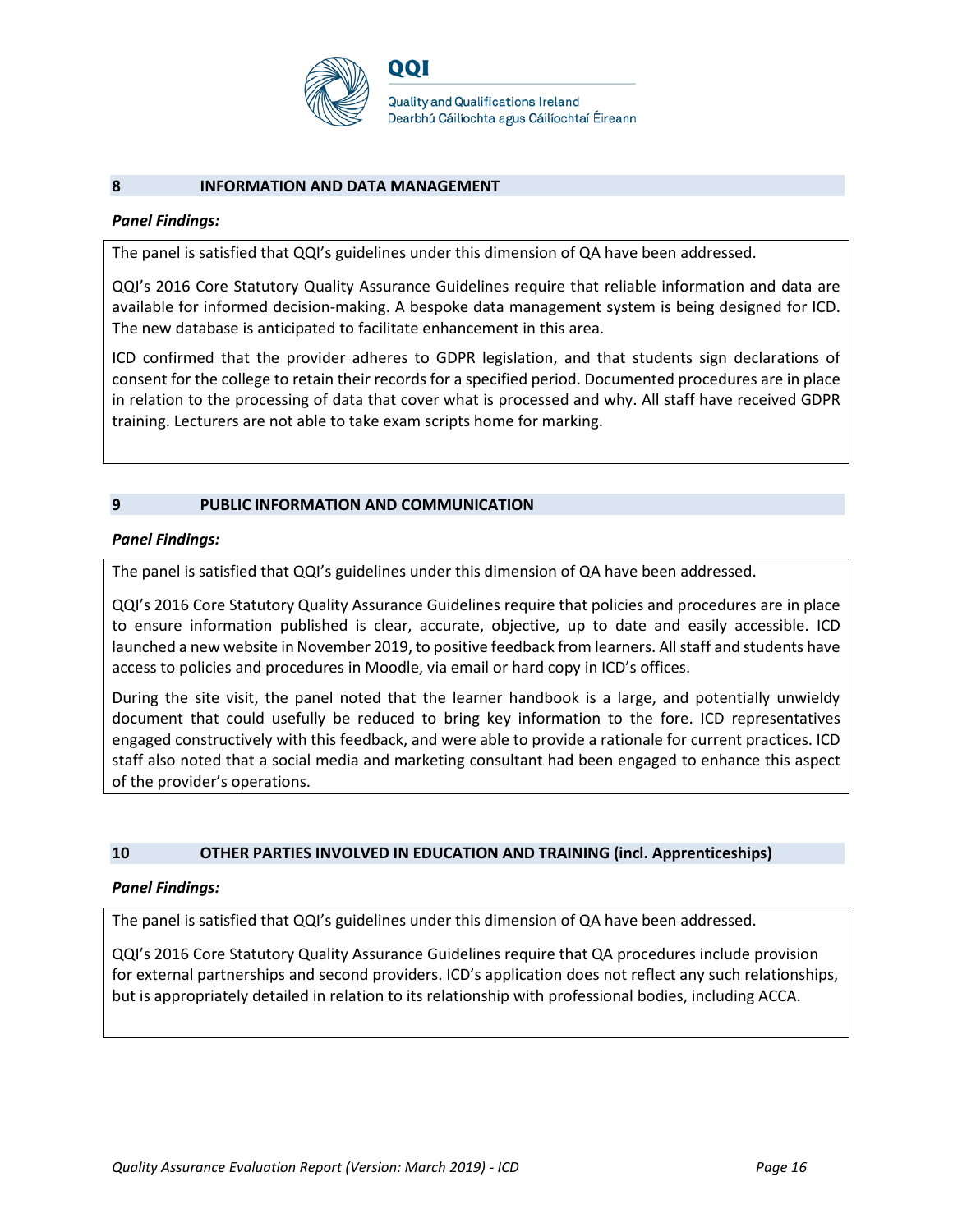

#### **11 SELF-EVALUATION, MONITORING AND REVIEW**

#### *Panel Findings:*

The panel is satisfied that QQI's guidelines under this dimension of QA have been addressed.

QQI's 2016 Core Statutory Quality Assurance Guidelines require a provider to review, evaluate and report on the education and training services it provides and the QA systems and procedures that underpin these.

ICD's QA documentation includes information pertaining to programmatic review (Section 4.1.1 of that document) that includes provision for faculty and learner voices in that process. Self-evaluation and monitoring activities are within the remit of the Academic Council and Programme Boards, and learner feedback is collected at regular intervals to inform this on a continual basis. A copy of the form used for student feedback surveys is included in the Appendices.

### **Evaluation of draft QA Procedures - Overall panel findings**

The panel acknowledges the established track record and good standing of ICD. The reengagement process involves a comprehensive review of a provider's QA policies and procedures, as well as a site visit to the provider's premises that facilitates a full day of discussions between the panel and the provider. Throughout this robust process, ICD representatives have engaged in a consistently constructive and open manner with the panel, and been highly responsive to requests for additional information as well as to the panel's suggestions and observations.

In Section 3.1 of this report, the panel has offered a number of well-deserved commendations to ICD. Nonetheless, at the conclusion of the site visit the panel was of the view that a number of discrete proposed mandatory changes required implementation prior to a recommendation for approval of ICD's QA, and these are listed in the following sections of this report.

As these issues were considered discrete, and the panel was of the view they could be addressed relatively quickly by the ICD, the panel elected to defer its decision for six weeks.

The panel reconvened on the 21<sup>st</sup> of January, 2020 to evaluate the evidence submitted by ICD that it had implemented the required changes. The panel was satisfied at that time that ICD had adequately addressed the issues set out in Sections 6.1 and 6.2 of this report in relation to Governance and Management of QA. The panel also took the opportunity to make minor clarifications directly with ICD representatives during this meeting.

The revised documentation was found to be significantly improved. The general recasting of the QA Manual, and the more concisely presented Teaching, Learning and Assessment strategy were more accessible, and the panel is of the view these documents will be easier to navigate for staff and learners at ICD. ICD's responses to the interim report from the panel were appropriate and addressed the issues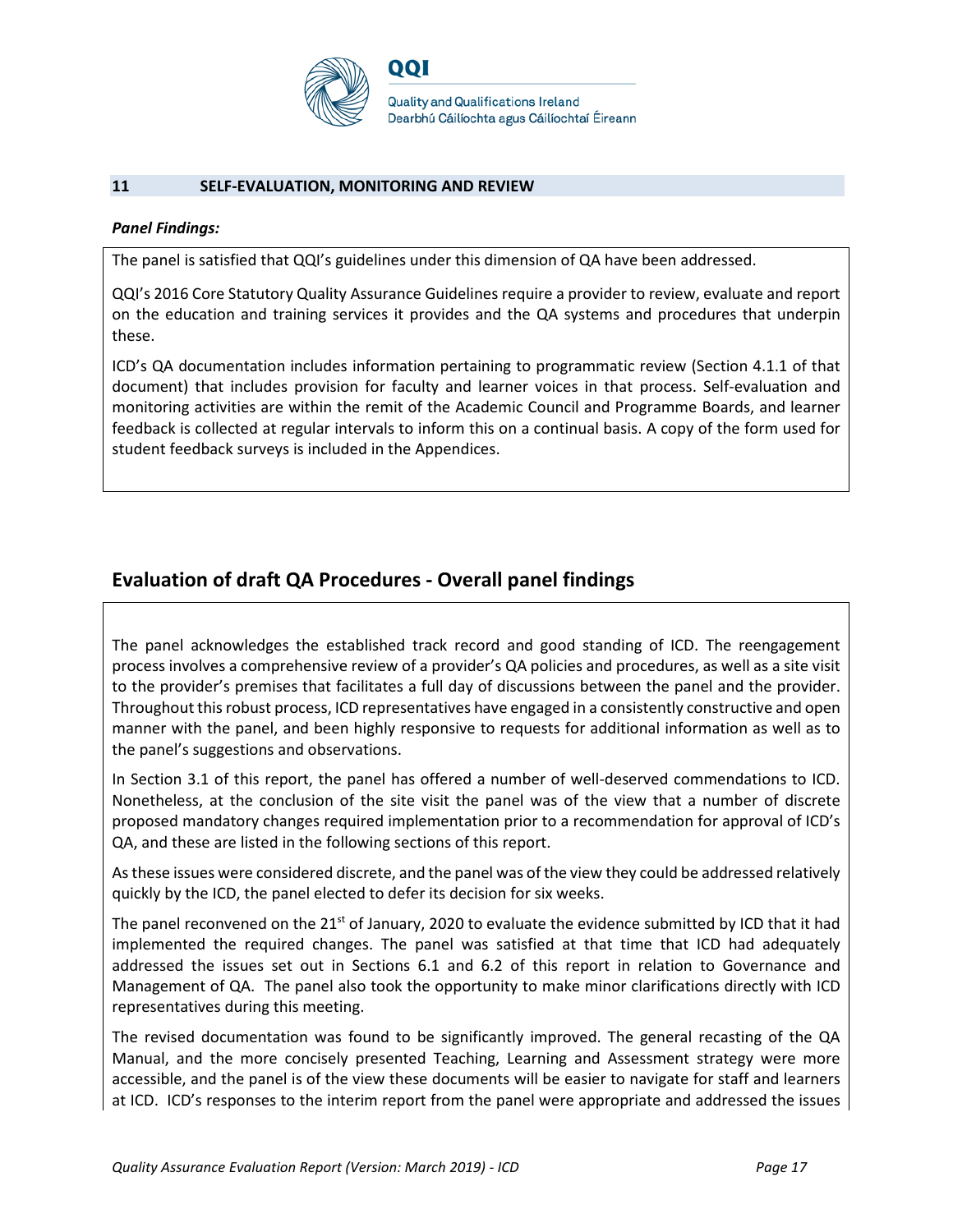

raised. Moreover, the panel was of the view that ICD had taken an open and receptive approach to the panel's feedback, and used the feedback constructively to strengthen aspects of ICD's QA system.

The panel noted some additional items of Specific Advice as an outcome of the  $21<sup>st</sup>$  of January, 2020 meeting, and has included these at the foot of this report. The panel commends the enthusiasm and energy that ICD committed to implementing the changes initially required.

## **Part 6 Mandatory Changes to QA Procedures and Specific Advice**

The following proposed mandatory changes were identified at the conclusion of the site visit on 21 November 2019 by the panel. The panel availed of the option to defer its decision to allow ICD an opportunity to address these issues within a six-week period.

The panel reconvened on 21 January 2020 to evaluate evidence submitted by ICD in support of the proposed changes. Following an evaluation of the evidence submitted, the panel is satisfied that ICD has adequately addressed the issues set out in Section 6.1 below.

#### **6.1 Proposed Mandatory Changes following November 21st, 2019 site visit**

- 6.1.1 ICD to move forward with the appointment of an appropriately qualified external chair to the Governing Body to enhance the principle of externality. The roles of chair and secretary to the Governing Body should be separated.
- 6.1.2 The panel advises that the management team at ICD must be expanded to address current gaps, for example in relation to Human Resource Management. The management team could, for example, be augmented by the addition of the Head of Quality Assurance and Head of Academic Development. The panel notes that it is not necessary for either of these staff members to sit on the Governing Body.
- 6.1.3 The current proposal to include three learner representatives at Academic Council should be reviewed. The panel advises that balance of learner representation in the currently proposed governance structure should be shifted to enhance the learner voice on Programme Boards. The learner representatives on Academic Council and Governing Body should be full members, invited to all meetings. The panel advises that consideration could be given to the potential for introduction of a learner voice, as opposed to a learner representative, to the Governing Body, for example a graduate. This may be beneficial in expanding the diversity of opinions at this level.
- 6.1.4 The visibility of the Board of Directors within the governance structure needs to be made clear within the documentation, and the delegation of responsibilities to the Governing Body should be formalised.
- 6.1.5 The external member of the Academic Council, who is also a member of the Governing Body, must be a full member of each and invited to all meetings.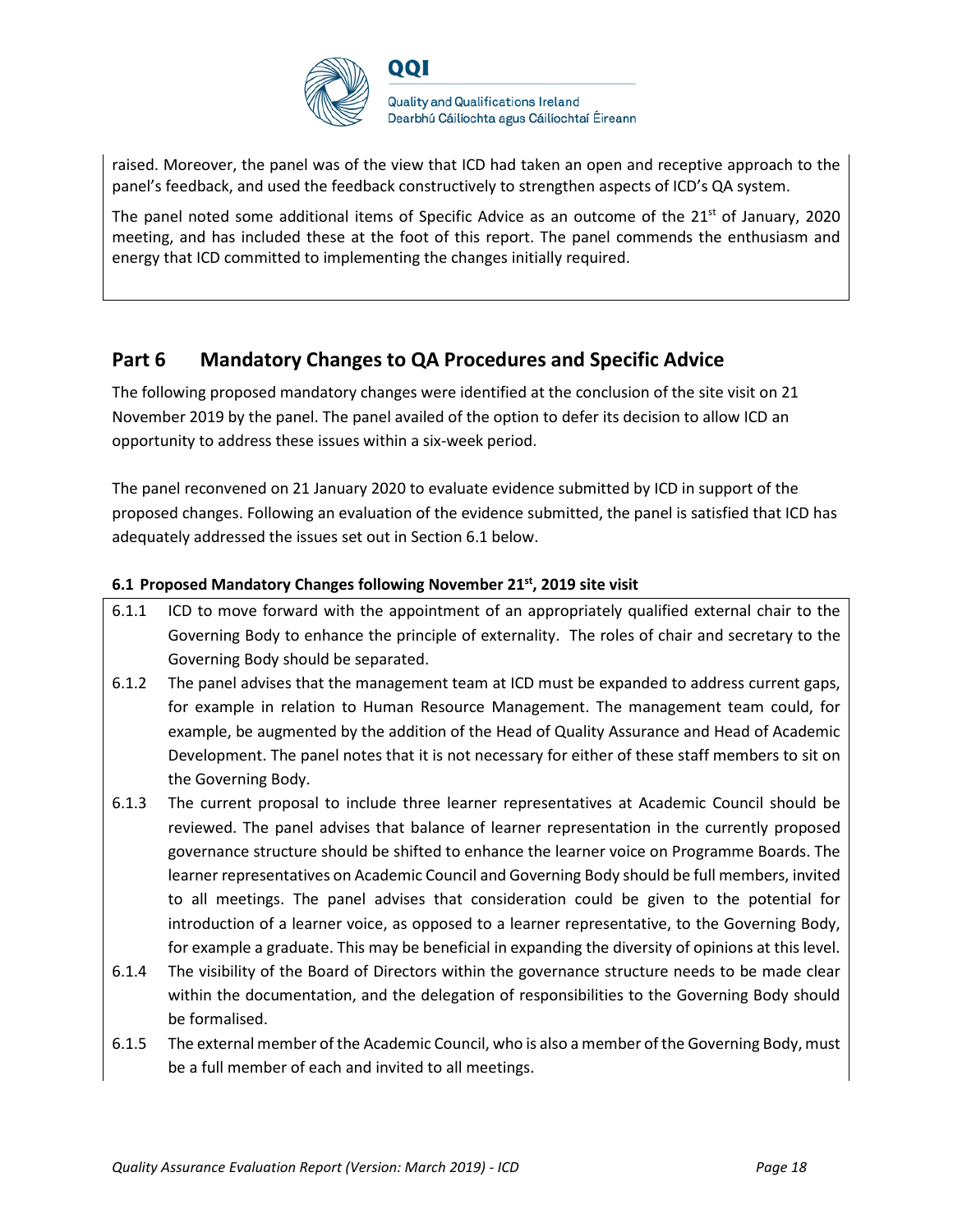

**Quality and Qualifications Ireland** Dearbhú Cáilíochta agus Cáilíochtaí Éireann

- 6.1.6 The panel advises that the organisation's current risk register format should be expanded to represent the potential consequences of identified risks, to ensure the document is appropriately informative to all members of the Governing Body. To ensure the document has practical value and is not unwieldy, risks identified in the document should be articulated directly and succinctly, and a system for representing the level of a risk (i.e. acceptable, severe) should be used, for example, traffic lights. The process of risk identification should be further formalised, and reflected within the responsibilities of the college management team.
- 6.1.7 The panel advises that policies and procedures relating to both staff development and the performance management of teaching staff must be formalised within the QA. This should encompass the enhancement of a performance management and development system and be applied to all current and new members of teaching staff.
- 6.1.8 The panel advises that further development is needed in relation to ICD's documentation of QA. Some policies and procedures require further documenting, for example, in relation to programme development and approval. The existing text serves to state priorities and principles in this area without tracing how these will be translated into a step by step design and approval process. Some key documents require refinement, for example the Teaching & Learning strategy. The documentation overall could benefit from restructuring. The panel advises this process should focus on ensuring that policy statements and associated procedures are readily accessible and easy to navigate to within the main QA document. A move away from descriptive content in places and toward a more procedural tone in the document would facilitate this.
- 6.1.9 The panel advisesthat ICD reconsider its current process in relation to appeals, taking into account that standard practice in the sector is to only entertain appeals on the grounds of procedural errors and not on the basis of dissatisfaction with grades.

### **6.2 Specific Advice following November 21st, 2019 site visit**

- 6.2.1 ICD should consider expanding the membership of the GB to introduce further externality
- 6.2.2 ICD should explore opportunities to for staff development within established Communities of Practice in the sector, availing of national projects and initiatives, for example the National Forum.
- 6.2.3 The panel recommends that the registrar is appointed to the role of secretary to the Academic Council, with appropriate administrative support provided at meetings.

#### **6.3 Additional Specific Advice following January 21st, 2020 panel meeting.**

- 6.3.1 The panel recommends that ICD adjust the quorum for the exam board.
- 6.3.2 The panel recommends that ICD adjust the frequency of meetings of the Governing Authority.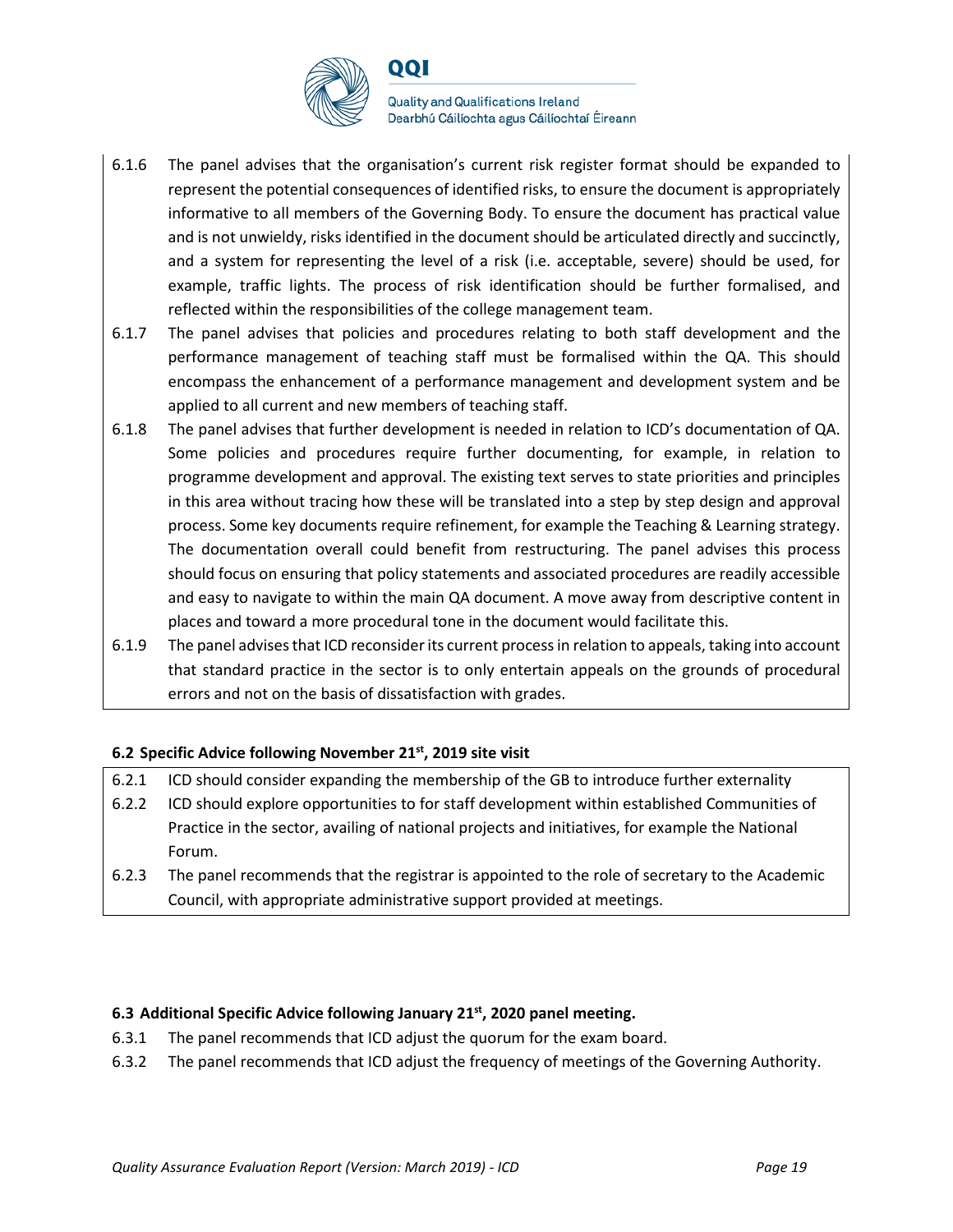

6.3.3 The panel recommends that within the diagrams of units of governance, ICD makes the chair more visible. This could be achieved by using a more conventional hierarchical diagram.

# Part 7 Proposed Approved Scope of Provision for this provider

| $NFA$ Level(s) – min and max | <b>Award Class(es)</b> | <b>Discipline areas</b>        |
|------------------------------|------------------------|--------------------------------|
| $R - 9$                      | Major                  | Business, Accounting & Finance |

# **Part 8 Approval by Chair of the Panel**

This report of the panel is approved and submitted to QQI for its decision on the approval of the draft Quality Assurance Procedures of <Provider Name>.

Name:

Date: 29 November 2019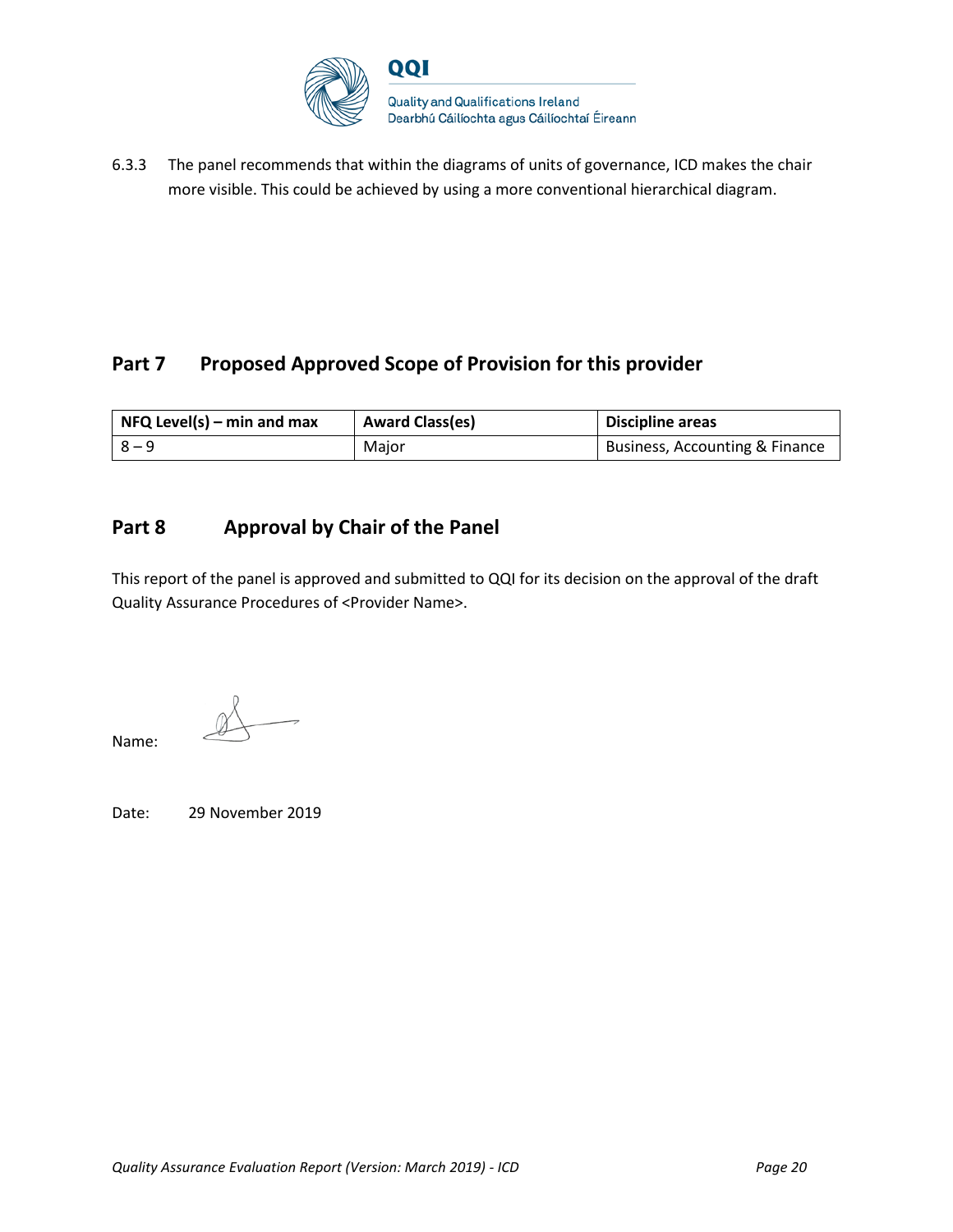

# **Annexe 1: Documentation provided to the Panel in the course of the Evaluation**

| Document                           | Related to                      |
|------------------------------------|---------------------------------|
| Reengagement Presentation          | General QA                      |
| Updated governance structure chart | Governance and Management of QA |

# **Annexe 2: Provider staff met in the course of the Evaluation**

| Name                     | Role/Position                                              |
|--------------------------|------------------------------------------------------------|
| Ms Joyce Zhao            | Registrar                                                  |
| Prof Darach Turley       | Director of Academic Affairs                               |
| Dr Derek Dodd            | <b>Head of Quality Assurance</b>                           |
| Dr Jason Healy           | Head of Academic Development                               |
| Mr Vincent Barry         | <b>Managing Director</b>                                   |
| Mr Stephen Fennell       | Programme Director BA Hons & MA in Accounting<br>& Finance |
| Mrs Grainne Fitzpatrick  | Librarian                                                  |
| Ms June Shannon          | <b>Student Liaison Manager</b>                             |
| Ms Fei Feng              | Student Support & Administration Office                    |
| <b>Ms Janette Hamill</b> | <b>Quality Assurance Officer</b>                           |
| <b>Ms Aileen Manto</b>   | Lecturer                                                   |
| Mr Gerry Fahy            | Lecturer                                                   |
| Mr James O'Leary         | Lecturer                                                   |